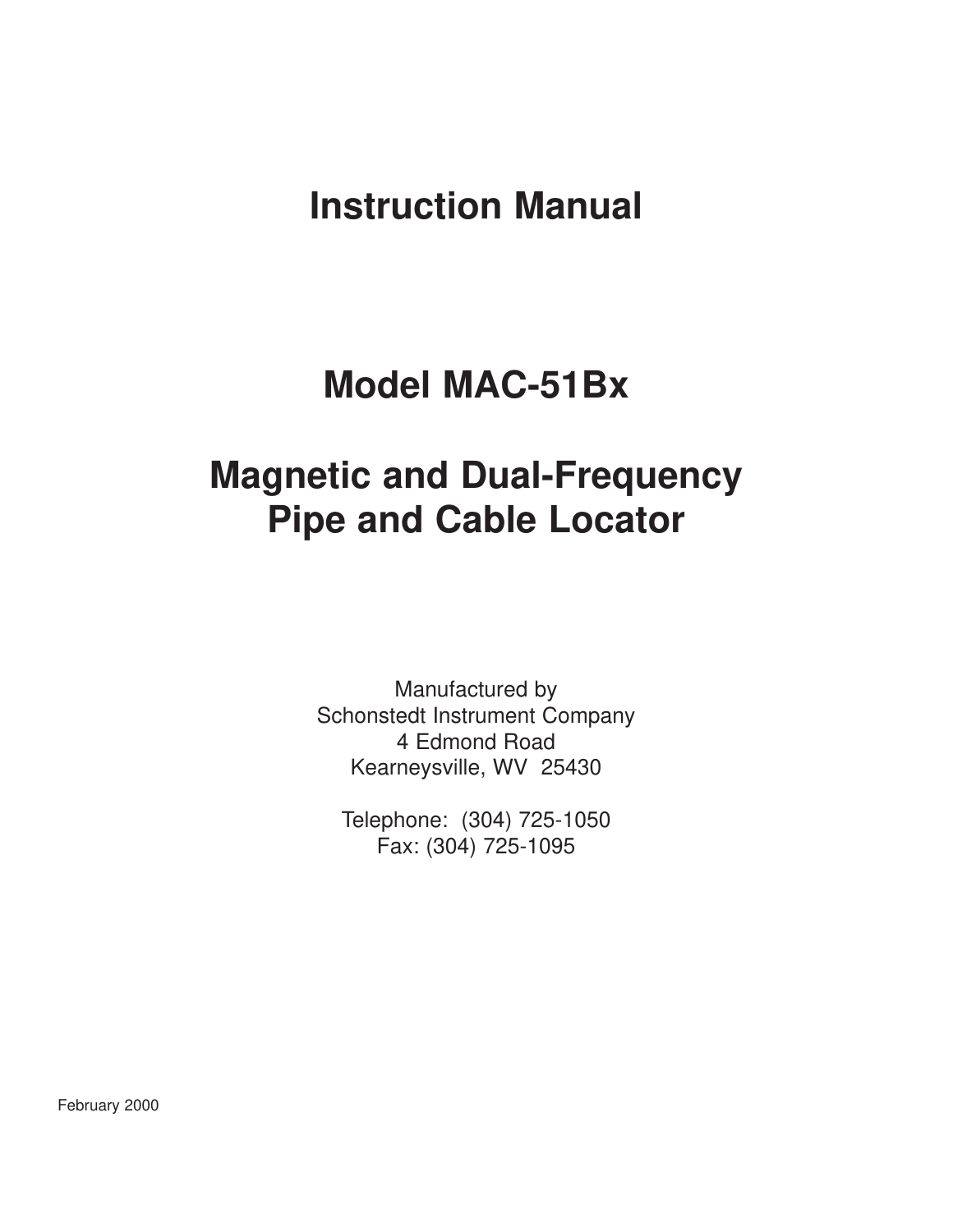## **TABLE OF CONTENTS**

|                                                                                                         | Page               |
|---------------------------------------------------------------------------------------------------------|--------------------|
| <b>Section I General</b><br>Introduction                                                                | $1 - 1$            |
| Magnetic (MAG) Locating Mode                                                                            | $1 - 1$            |
| Cable/Line Tracing (HI/LO) Locating Modes With Fault Locating                                           | $1 - 1$            |
| <b>Standard Accessories</b>                                                                             | $1 - 2$            |
| Optional Inductive Signal Clamp                                                                         | $1 - 2$            |
| Specifications                                                                                          | $1 - 3$            |
|                                                                                                         |                    |
| <b>Section II Magnetic Locator Operation</b>                                                            |                    |
| Theory of Operation                                                                                     | $2 - 1$            |
| Mode Selection and Gain Setting                                                                         | $2 - 2$            |
| Low Gain Operation                                                                                      | $2 - 2$            |
| High Gain Operation<br>Search Procedure                                                                 | $2 - 3$<br>$2 - 3$ |
|                                                                                                         |                    |
| <b>Section III Magnetic Locating Mode Application Notes</b>                                             |                    |
| <b>Basic Signal Patterns</b>                                                                            | $3 - 1$            |
| <b>Strongly Magnetized Markers</b>                                                                      | $3 - 2$            |
| Locating Manholes, Septic Tanks and Water Wells                                                         | $3-3$              |
| Locating Items Under Snow or Water and Tracing Barbed Wire                                              | $3 - 4$            |
| Searching Areas Along a Chain Link Fence                                                                | $3-5$              |
| <b>Locating Valve Boxes</b>                                                                             | $3-6$              |
| <b>Locating Cast-Iron Pipes</b>                                                                         | $3-6$<br>$3 - 7$   |
| <b>Locating Steel Drums</b><br><b>Additional Applications</b>                                           | $3 - 7$            |
| <b>Other Notes</b>                                                                                      | $3 - 7$            |
|                                                                                                         |                    |
| <b>Section IV Cable and Line Tracing</b>                                                                |                    |
| Theory of Operation                                                                                     | 4-1                |
| Transmitter, Turn-On and Battery Check                                                                  | $4 - 2$            |
| Inductive Signal Coupling (For HI and LO Modes)                                                         | $4 - 3$            |
| Conductive Signal Coupling (For HI and LO Modes)                                                        | $4 - 3$<br>$4 - 4$ |
| Inductive Signal Coupling With Signal Clamp (For HI Mode Only)<br>Mode Selection                        | $4 - 4$            |
| Gain Settings for Tracing a Cable or Line                                                               | $4 - 5$            |
| Cable Tracing (HI Mode) Using Inductive Coupling                                                        | $4 - 5$            |
| Conductively Applied Tracing Signals (For HI and LO Modes)                                              | $4 - 6$            |
|                                                                                                         |                    |
| <b>Section V Cable and Line Tracing Application Notes</b>                                               |                    |
| Inductive Signal coupling for Cable/Line Tracing in the High Mode                                       | $5 - 1$            |
| Conductive Coupling for Cable and Line Tracing in HI Mode                                               | $5 - 1$            |
| Conductive coupling for Cable and Line Tracing in the LO Mode<br>Dealing with Clutter Signals (HI Mode) | $5-2$<br>$5-3$     |
| Single-Lobe Identification (HI Mode)                                                                    | $5-3$              |
| Bends and Junctions (HI and LO Mode)                                                                    | $5-4$              |
| Signal Spreading (HI Mode)                                                                              | $5-4$              |
| Magnetic (MAG) Mode Aids in Interpreting Ground Clutter                                                 | $5-4$              |
| Isolators and Signal Path Continuity (HI Mode)                                                          | $5-5$              |
| Isolators and Inductive Excitation (HI Mode)                                                            | $5-5$              |
| Isolators and Conductive Excitation (HI and LO Modes)                                                   | $5-6$              |
| Determining Target Depth by Triangulation                                                               | $5 - 7$            |
|                                                                                                         |                    |
| <b>Section VI Maintenance</b><br>Replacement of Receiver Batteries                                      | 6-1                |
| Replacement of Transmitter Batteries                                                                    | $6 - 1$            |
| Receiver Troubleshooting Guide                                                                          | $6 - 3$            |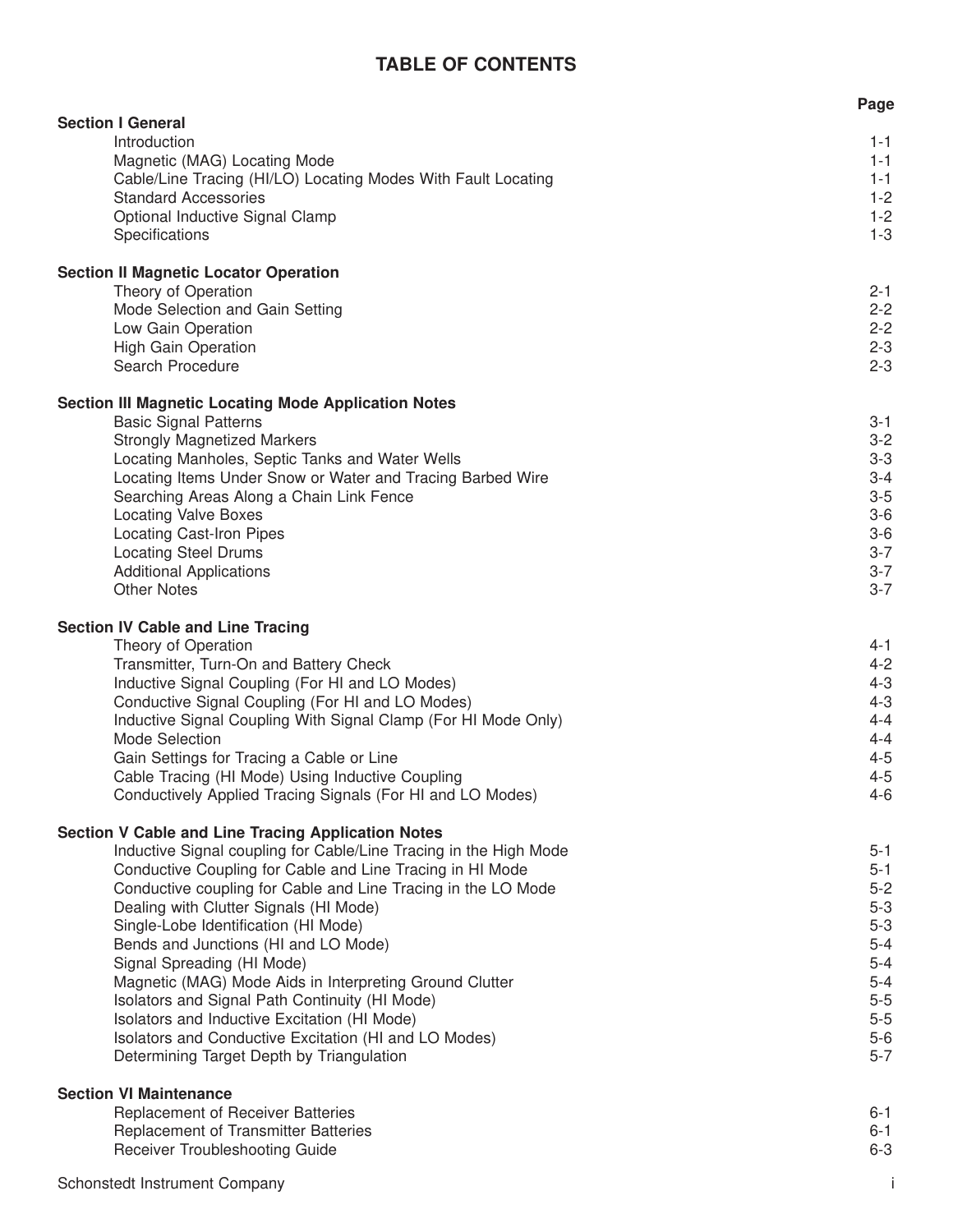| <b>Transmitter Troubleshooting Guide</b> | 6-3 |
|------------------------------------------|-----|
| Service Information                      | 6-3 |
| Warranty                                 | 6-6 |

## **LIST OF FIGURES**

#### **Figure Title Page** 1-1 MAC-51Bx Magnetic and Dual Frequency Pipe and Cable Locator 1-1 2-1 Detecting Magnetic Field of an Iron Marker 2-2 Normal Range Gain Setting 2-2 2-3 Low Range Gain Setting 2-3 2-4 High Range Gain Setting 2-4 All the state of the state of the state of the state of the state of the state of the state of the state of the state of the state of the state of the state of the state of the state of the 3-1 Signals from Vertical and Horizontal Targets 3-1 3-2 "X" Pattern Provides Precision Locating 3-1 3-3 Raising the Locator Eliminates Unwanted Signals 3-2 3-4 Signal Pattern From a Strongly Magnetized Marker 3-2 3-5 Locating Manhole Covers 3-3 3-6 Locating Well Casings 3-3 3-7 Signal Pattern Provided by Septic Tank Handles 3-3 3-8 Locating Objects under Snow or Water 3-4 Second 1997 Second 1997 Second 1997 Second 1997 Second 1997 3-4 3-9 Tracing Barbed Wire from Old Fence Lines 3-4 3-10 Searching in the Vicinity of a Chain Link Fence 3-5  $\frac{3-5}{3}$ 3-11 Placement of Locator 3-5 3-12 Locating Valve Boxes 3-6 3-13 Signal Pattern Provided by Cast-Iron Pipes 3-6 3-14 Signal Pattern Provided by Steel Drums 3-7 4-1 Transmitter and Receiver Placement 4-1 4-2 Signal Pattern from HF/LF Tracing Signals 4-2 **Transmitter Features** 4-4 Transmitter Operating Positions (4-3) 1999 - 1999 - 1999 - 1999 - 1999 - 1999 - 1999 - 1999 - 1999 - 1999<br>1999 - Transmitter Hookup For Conductive Coupling (1999) - 1999 - 1999 - 1999 - 1999 - 1999 - 1999 - 1999 - 1 4-5 Transmitter Hookup For Conductive Coupling 4-3 4-6 Inductive Signal Clamp Hookup 4-4 And the state of the state of the state of the state of the 4-4 And 4-4<br>4-7 Gain Setting for Normal Range Gain Setting for Normal Range 4-4 And the state of the state and the state and the state and the state and the state  $4-4$ 4-8 Null Shape Versus Gain Setting 4-5 4-9 Inductively Coupled Tracing Signals 4-6 4-10 Conductively Applied Tracing Signals 4-6 5-1 Inductive Coupling Setup 5-1 And the state of the state of the state of the state of the state of the state of the state of the state of the state of the state of the state of the state of the state of the state of the 5-2 Conductive Coupling Setup 6-1 Conductive Coupling Setup 5-2 5-3 Conductive Coupling for Break Locating 5-2<br>5-4 Repositioning Transmitter to Reduce Interference 5-3 Repositioning Transmitter to Reduce Interference 5-5 Single Lobe Identification Technique 5-3 5-6 Identification of Bends and Junctions 5-4 5-7 Shorting Wire in Place to Bypass an Isolator 5-5 Services and Superintendent states and Superintendent states in the S-5 5-8 Pedestal with Grounding Clip Installed 5-6 September 2014 10:30 September 2014 15:48 5-9 Pedestal with Ground Wire Removed 5-6 5-10 Determining Target Depth by Triangulation 5-7 (5) and the state of the state of the state of the state of the state of the state of the state of the state of the state of the state of the state of the state of the sta 6-1 Exploded view of Receiver Electronic Unit 6-1 6-2 Replacement of Transmitter Batteries 6-2 6-3 MAC-51Bx Receiver Repair Parts 6-4 6-4 MAC-51Bx Transmitter Repair Parts 6-5

#### **Important Notice**

Schonstedt believes the statements contained herein to be accurate and reliable. But their accuracy, reliability, or completeness is not guaranteed.

Schonstedt's only obligation shall be to repair or replace any instrument proved to be defective within three years of purchase. Schonstedt shall not be responsible for any injury to persons or property, direct or consequential, arising from the use of any instrument.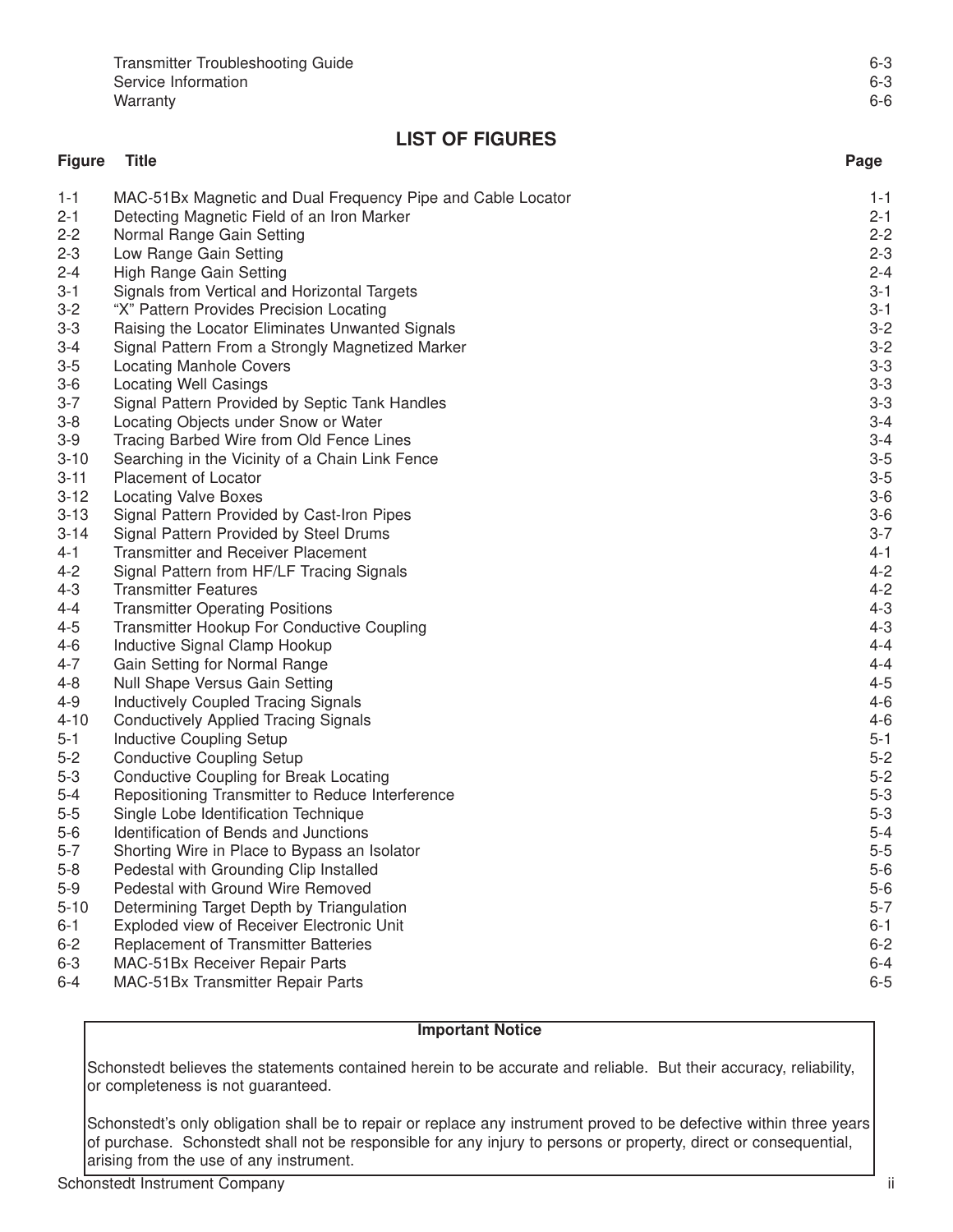## **Section I General**

#### **Introduction**

The all purpose MAC-51Bx Magnetic and Dual-Frequency Pipe and Cable Locator is the only underground locator that combines magnetic locating (for iron and steel objects) with dual-frequency cable/line tracing into one compact system. The system consists of two major units: a dual-frequency (LF and HF) transmitter and a three-mode receiver (MAG, LO and HI). The transmitter operates up to 60 hours on eight alkaline C-cell batteries; the receiver up to 120 hours on two 9-volt lithium batteries.



Figure 1-1. MAC-51Bx Magnetic and Dual-Frequency Pipe and Cable Locator

#### **Magnetic (MAG) Locating Mode**

The receiver is the only unit for operation in the Magnetic mode. Set the Mode switch to MAG, adjust the Gain control, and you have the best magnetic locator available. Operation in the Magnetic mode is explained in Sections II and III.

Switching between LO, HI and MAG modes while tracing a cable, is a unique method for unscrambling ground clutter. Gas and water pipes in the immediate vicinity of the target with a HF trace signal being applied may emit parasitic signals that can distort the cable locating null. In the magnetic mode, cast-iron water pipes and gas lines can be identified quickly and even classified as to their type by the conventional spacing of joints, which provide the strongest signals.

#### **Cable/Line Tracing (HI/LO) Locating Modes**

The MAC-51Bx transmitter simultaneously transmits 571 Hz (LF) and 82.5 kHz (HF) signals. When applied to any continuous metal conductor, the HF trace signal jumps gaskets between pipe sections and small breaks in the line. The LF trace signal does not bleed onto adjacent or crossing lines, and will stop at a complete break in the conductor. With the receiver you can select and compare received audio signals from both frequencies without having to return to the transmitter.

Setting the receiver's Mode switch to LO allows you to trace the cable, locate a complete break (where the signal disappears), and then continue tracing beyond the fault by switching to the HI mode. The approximate depth of an underground cable can be determined using the 45° null-point triangulation method. Operation of the MAC-51Bx in the LO and HI modes is explained in Sections IV and V.

#### **Standard Accessories**

Basic accessories supplied with the MAC-51Bx include a headphone jack, spare batteries holders and a conductive cable assembly with ground stake. An inductive signal clamp, mini transmitter and headphones are available as options.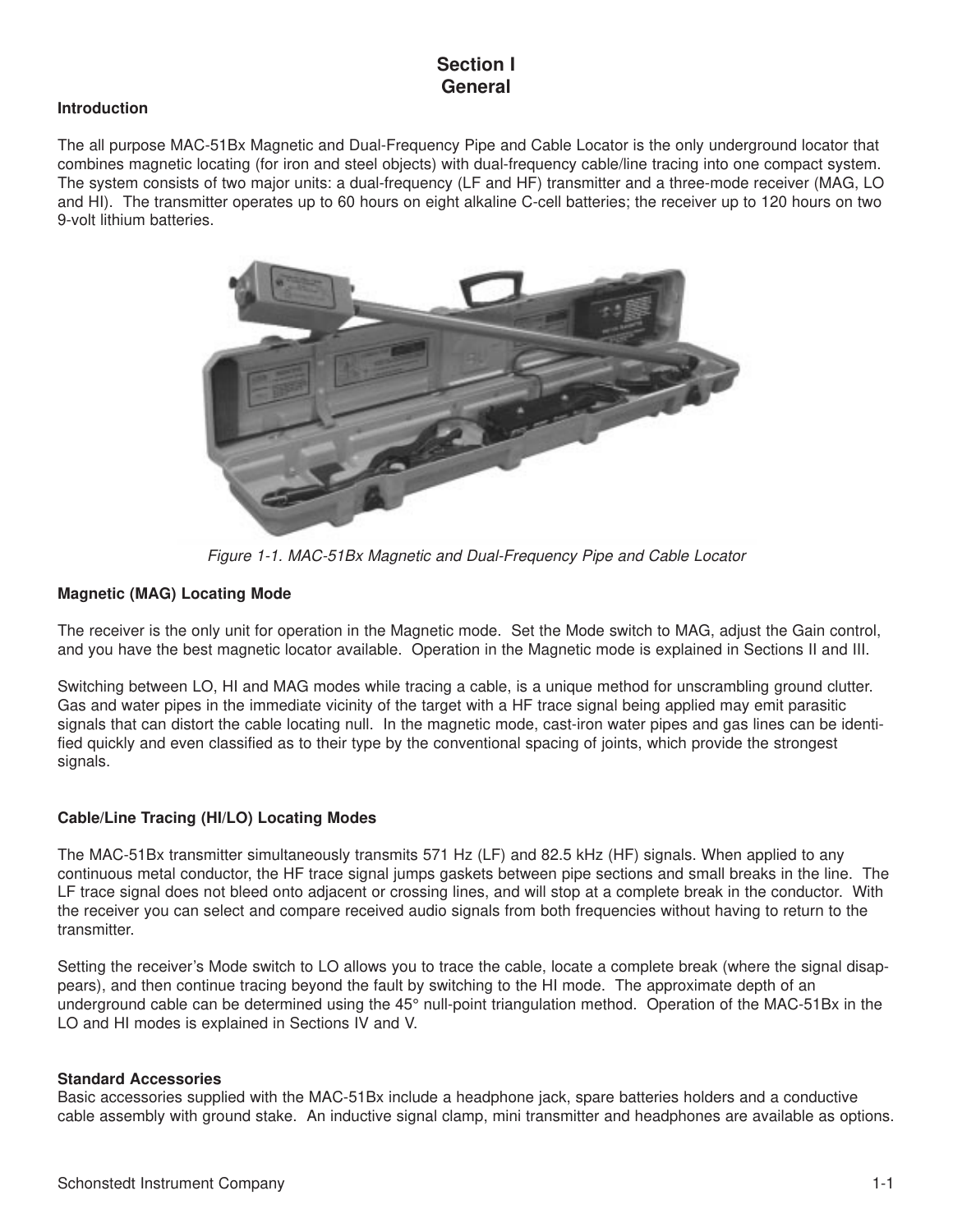#### **Optional Inductive Signal Clamp (HI Mode only)**

This option increases the versatility of the MAC-51Bx by providing a convenient method of selectively applying the trace signal to cable conductors covered with nonmetallic insulation in the HI Mode only.

It induces a strong signal to only the conductor that it is clamped around. This method allows you to put a stronger signal on a specific cable to be traced in congested areas containing cables, water and gas lines, or other conductors that may emit lower level parasitic trace signals.

Operation is simple and easy. Plug the clamp lead into the transmitter accessory jack and close the clamp around the cable. No ground connection is required. Hook-up can be made to all continuous metal pipes and cables up to three inches in diameter.

#### **Optional Mini Transmitter**

The Model MT-2 is a miniature transmitter (3 in. x 1 in.) used in combination with a MAC-51Bx receiver to trace nonmetallic pipes, pinpoint obstructions, and locate concrete septic tanks. (The Receiver's Mode switch must be set to HI.)

As the MT-2 (Mole) is pushed through a buried nonmetallic pipe, it emits a signal that can be detected at depths up to 18 feet by using the MAC-51Bx receiver. The Mole has a concave surface so it can be secured with electrical tape to a plumber or electrician's snake, or it can be closed in a pipe "PIG".

One AAA penlight alkaline battery provides up to 30 hours operation. Tightening the battery cap (CW) turns the unit on. Loosening the battery cap (CCW) until the battery moves when the MT-2 is shaken turns the unit off.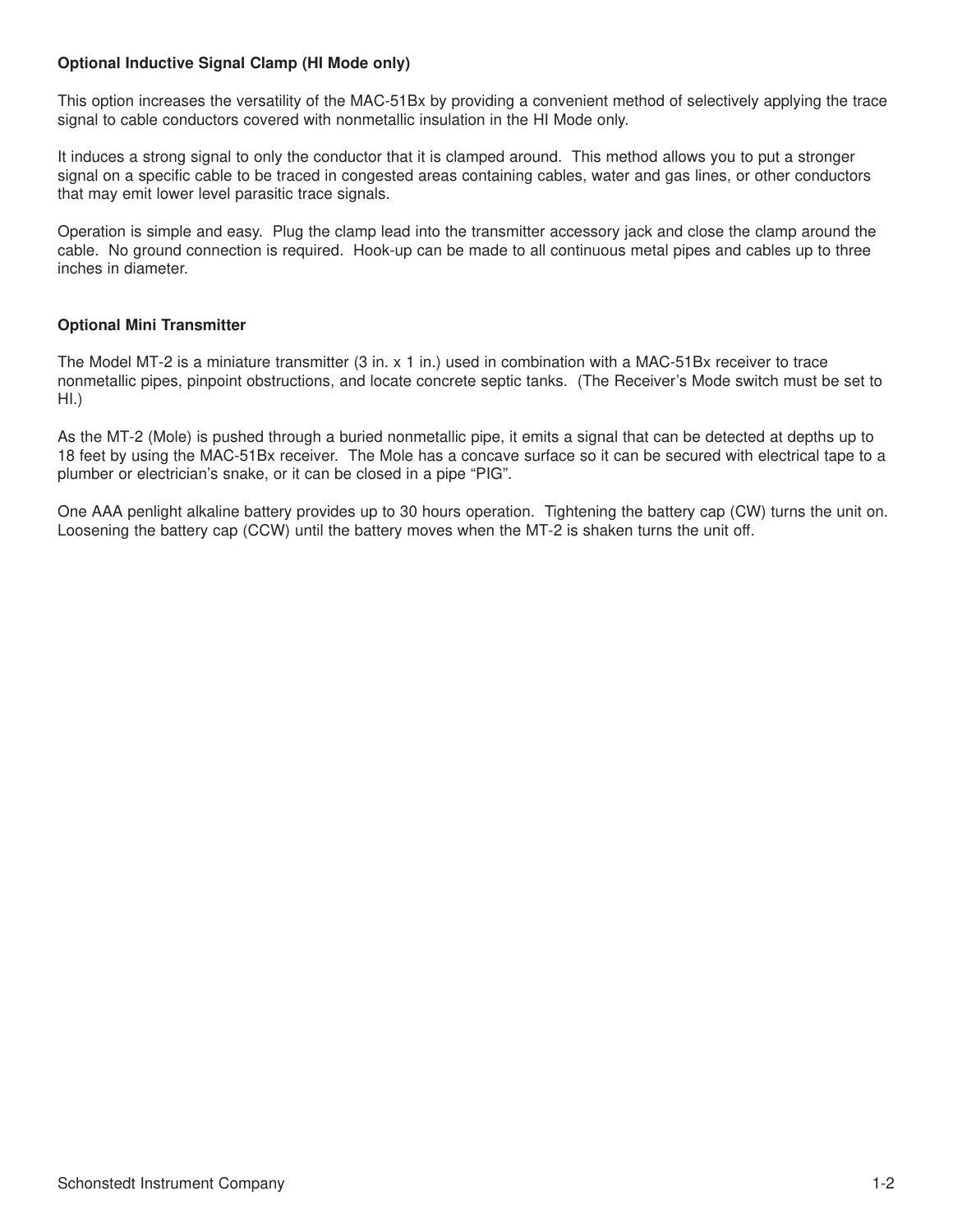#### **TRANSMITTER**

| <b>Operating Voltage</b> | 12V (8 alkaline C-Cell batteries)                       |
|--------------------------|---------------------------------------------------------|
| <b>Battery Life</b>      | 60 hours (on & off usage $@$ 70F)                       |
| <b>RF Output</b>         | 82.5 kHz modulated at 382 Hz, Pulsed at 4.4 Hz          |
|                          | 571 Hz pulsed at 4.4 Hz                                 |
| Audio Indicator          | 2.58 kHz pulsed at 4.4 Hz                               |
| Weight                   | Approx. 5.5 lb. (2.5kg)                                 |
| Operating Temp.          | -13°F to 140°F (-24°C to 60°C)                          |
| <b>Overall Size</b>      | 43.5 in. x 7 in. x 5 in. (110.5cm. x 17.8 cm x 12.7 cm) |

#### **RECEIVER**

| 9V (2 alkaline or 2 lithium batteries)                           |
|------------------------------------------------------------------|
| 60 hrs, alkaline (on & off usage $@$ 70F)                        |
| 120 hrs, lithium (on & off usage @ 70F)                          |
| Approx. 40 Hz idling tone from speaker Frequency of pulsing tone |
| (increases or decreases) with signal intensity                   |
| 2.64 lb. $(1.20 \text{ kg.})$                                    |
| -13°F to 140°F (-25°C to 60°C)                                   |
| 42.3 in. (107.4cm.)                                              |
| 34.5 in. (87.6 cm.)                                              |
| 20 in. (50.8 cm.)                                                |
|                                                                  |

(Specifications subject to change without notice)

#### **NOTE**

The receiver's manual gain feature gives you a significant advantage in being able to adjust the sensitivity, based on your expertise, to optimize the locating and pinpointing of a wide range of underground targets.

You will find that as your experience in evaluating the audio indications associated with different types of targets and gain settings increases, manually adjusting the gain also becomes second nature. This minimizes search time and helps you to determine the type of target and its approximate depth. Your familiarity with various gain settings for, and the audio indications from specific types of targets will become very cost effective and personally satisfying.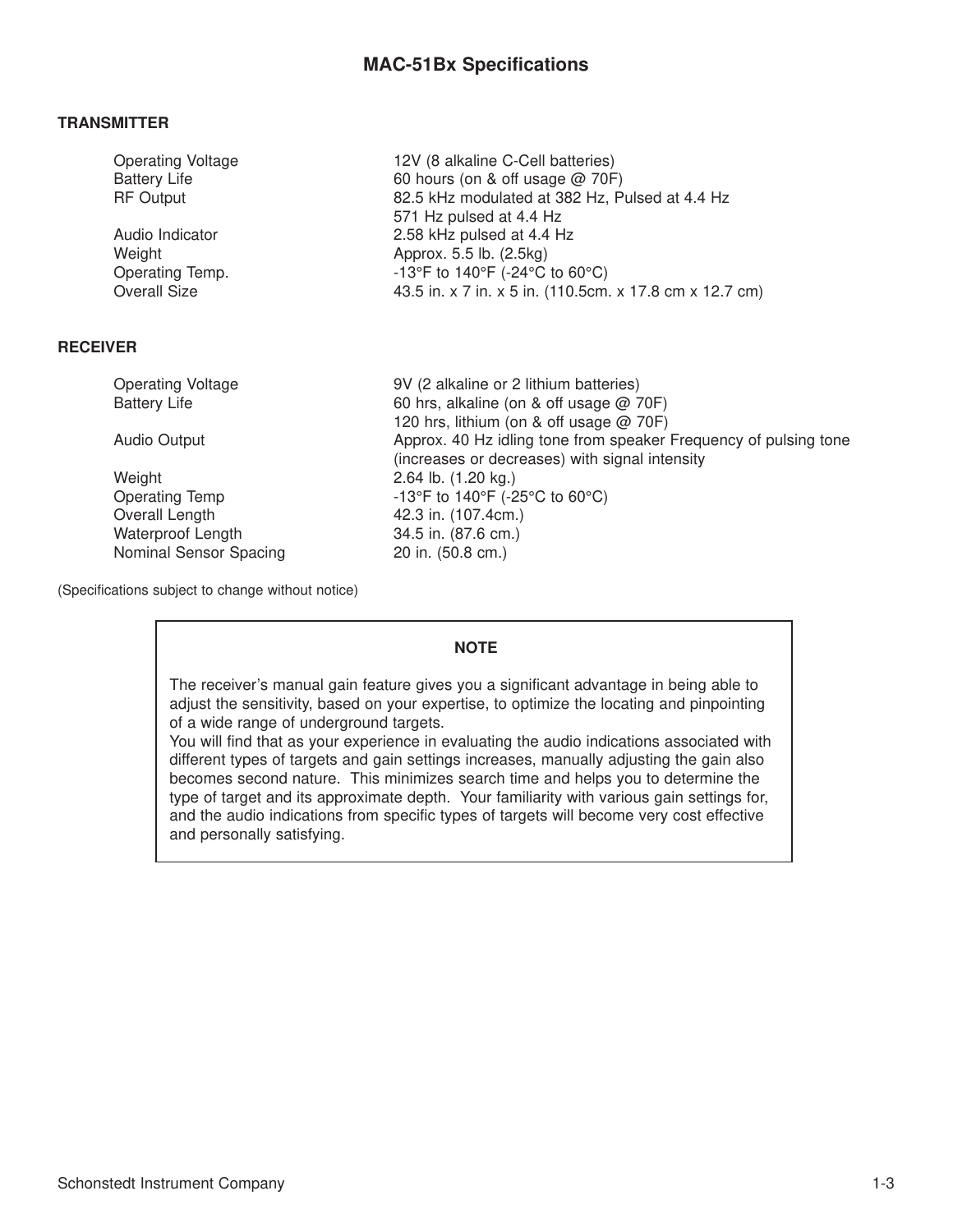### **Section II Magnetic Locating Mode**

#### **Theory of Operation**

In the Magnetic (MAG) mode, the MAC-51Bx receiver responds when the magnetic field strength at the two sensors, which are 20 inches apart, is different. This response consists of a change in the idling frequency of the audio signal emitted from the speaker.

Figure 2-1 illustrates an application of the locator in which it is used to detect an iron pipe marker of the type used for property identification. The magnetic field of the marker is stronger at sensor **A** than it is at sensor **B**. As a result, the frequency of the signal from the speaker is higher than the 40 Hz idling frequency which exists when the field strength is the same at both sensors.



Figure 2-1. Detecting Magnetic Field of an Iron Marker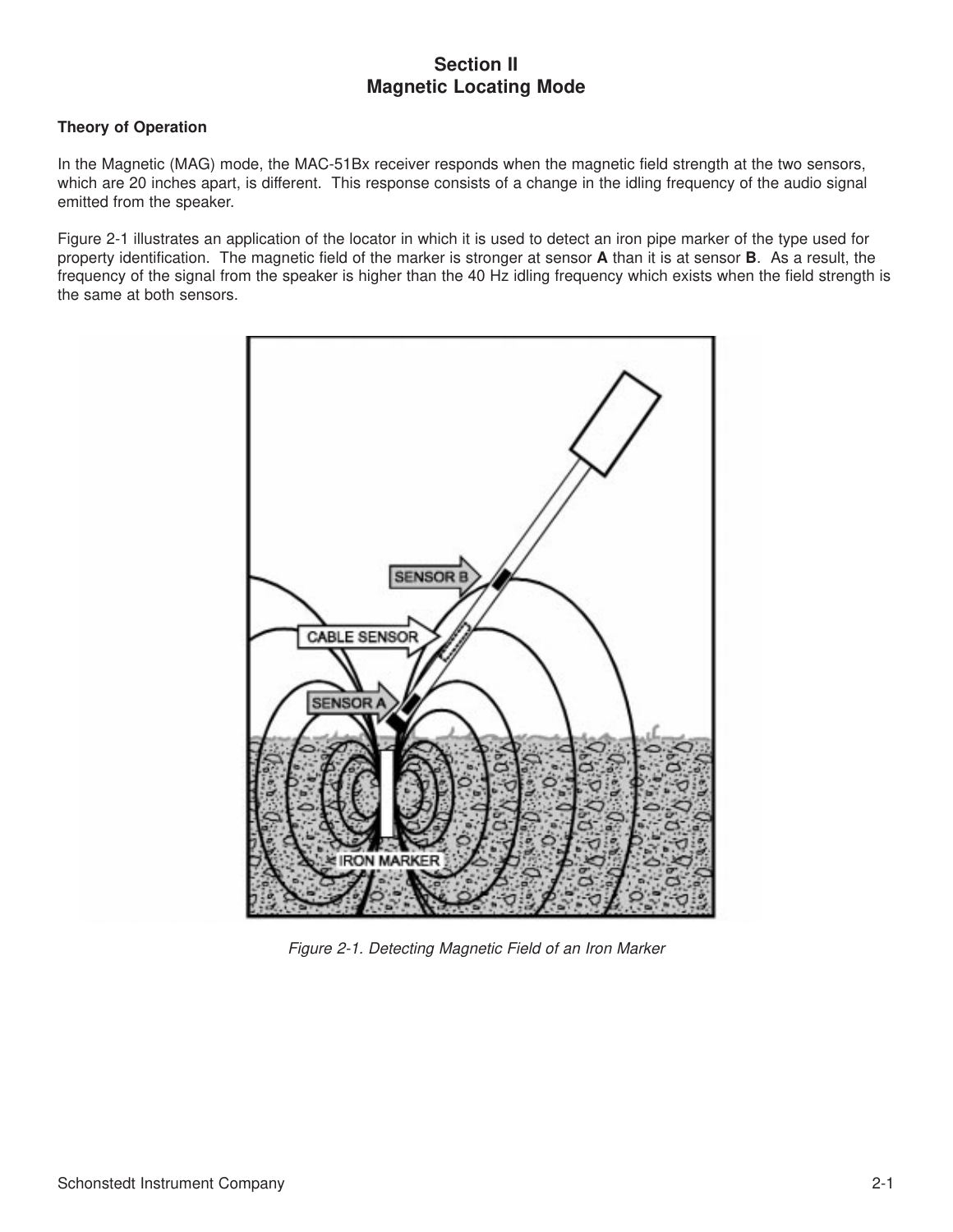#### **Mode Selection and Gain Setting**

Set the Mode switch to MAG and adjust the Gain control for the normal range as shown in Figure 2-2.

In most areas the locator can be oriented in any direction without producing a significant change in the frequency of the tone from its idling rate. However, in some areas where magnetic disturbances are encountered from nearby structures, rocks, sand or ferrous trash, the control should be adjusted for a lower gain as illustrated in Figure 2-3.



Figure 2-2. Normal Range Gain Setting

#### **Low Gain Operation**

Unwanted background signals due to nearby magnetic objects may require that the effective range of the locator be reduced. This is accomplished by turning the Gain control towards LO. Reduced range is also useful for pinpointing the location of a strongly magnetized marker (see Figure 3-2).



Figure 2-3. Low Range Gain Setting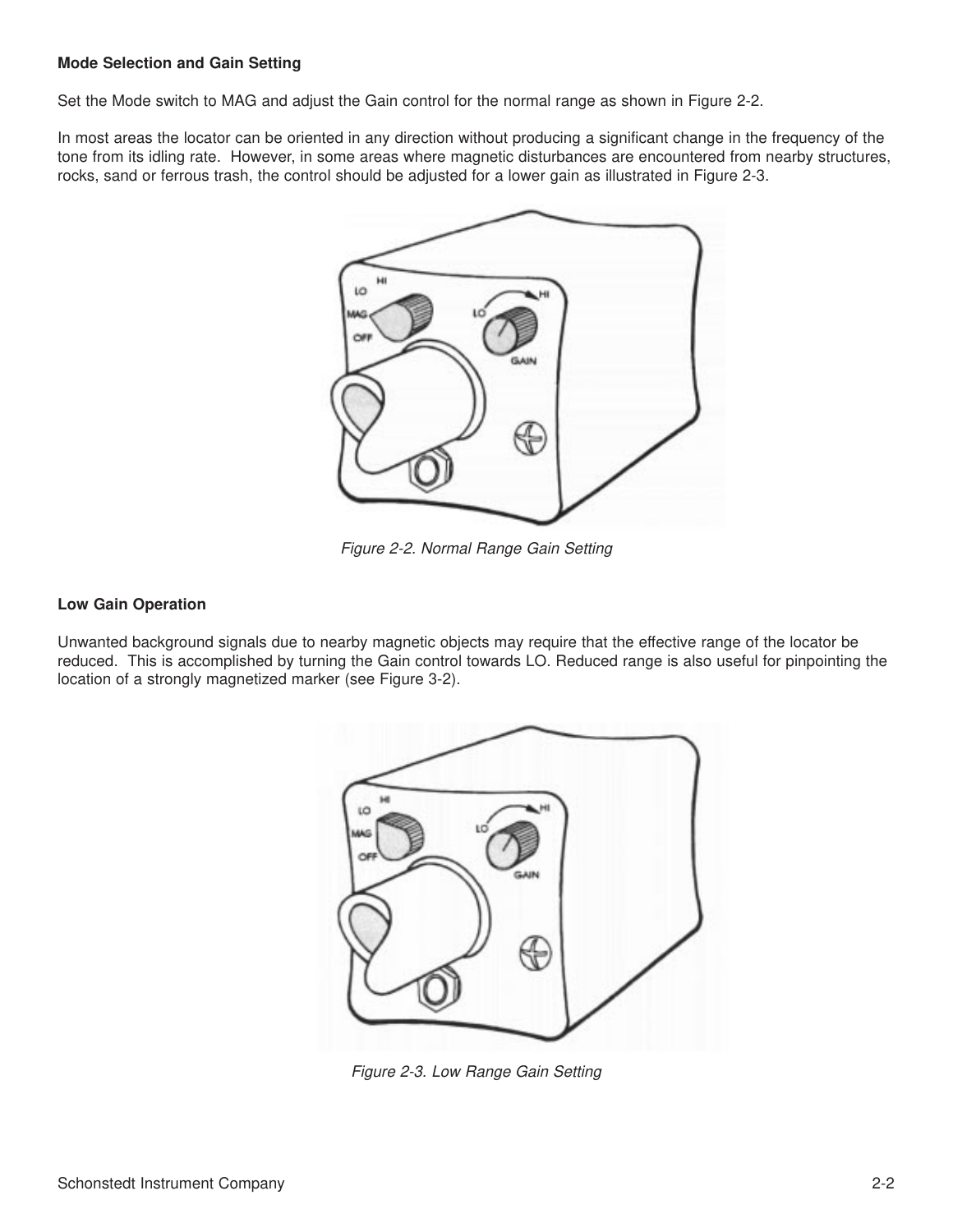#### **High Gain Operation**

The effective range of the locator is increased by turning the Gain control towards HI. A high gain setting is useful for detecting smaller targets. Due to the increased sensitivity with high gain, the pitch of the output tone may vary due to the instrument's orientation relative to the Earth's magnetic field.



Figure 2-4. High Range Gain Setting

#### **Search Procedure**

Set the Gain control for normal operation and hold the locator just below the large end with the "box" resting comfortably on the underside of your forearm, as illustrated in Figure 2-5. Because the upper sensor is located near the area where the locator is usually held, wrist watches may produce unwanted changes in the signal frequency. Therefore, a watch worn on the wrist of the hand holding the locator should be removed. Avoid bringing the locator close to your shoes, since the might contain magnetic material.

To obtain maximum area coverage, the locator should be swept from side-to-side with the small end of the instrument kept close to the ground. A higher frequency tone from the speaker will be heard when the locator is closest to an iron or steel object.

When using a high Gain setting, avoid turning the locator about its long axis. This might produce unwanted variations in the output signal. The presence of a ferromagnetic object will be indicated by a change in the tone of the output frequency.



Figure 2-5. Searching with the Locator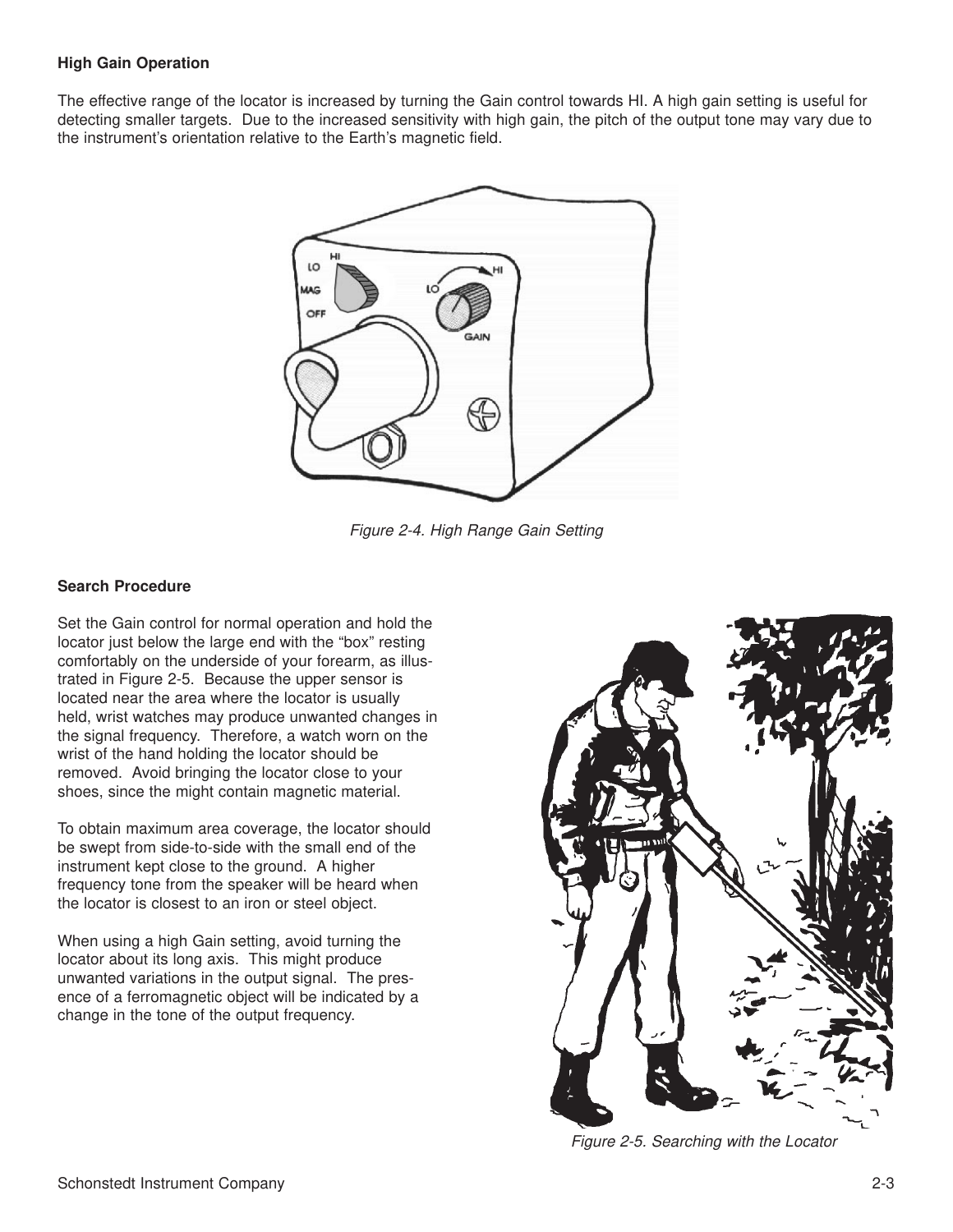## **Section III Magnetic Locating Mode Application Notes**

#### **Basic Signal Patterns**



Figure 3-1. Signals from Vertical and Horizontal Targets

After you have detected the presence of a target, hold the locator vertically and move it back and forth in an "X" pattern. The peak signal occurs directly over a vertical target, and over the ends of a horizontal target. Reduce the gain setting as required to facilitate pinpointing a target.

The "X" pattern is ideal for pinpointing small objects. A standard 1-1/4 inch PK nail buried up to 12 inches can be located so precisely with this technique that it can be uncovered using a 1/2-inch star drill.



Figure 3-2. "X" Pattern Provides Precision Locating

If you find more then one signal in the vicinity of a target, just raise the locator several inches higher (this has the same effect as reducing the gain). Any signal that disappears when the locator is raised is probably not coming from the actual target. The signal from a rusty bolt or other small item will decrease much faster with distance than the signal from a larger target such as a corner marker. An 18-inch length of 3/4-inch pipe can be located at depths up to 9 feet.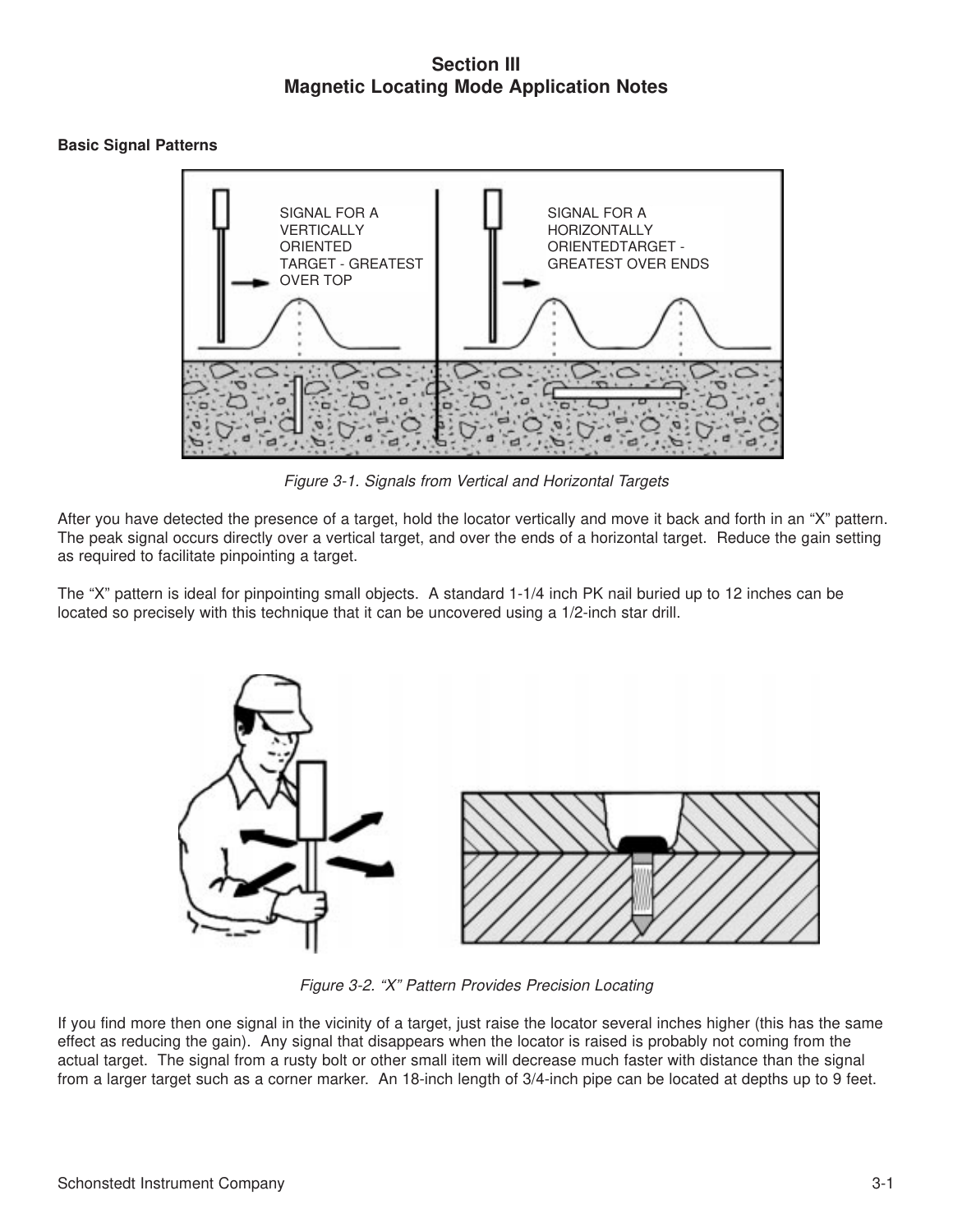

Figure 3-3. Raising the Locator Eliminates Unwanted Signals

#### **Strongly Magnetized Markers**

A strongly magnetized iron pipe at or near the surface may provide location information that is misleading.

The heavy line in Figure 3-4 represents the variation in tone frequency when the locator is moved over the pipe. When moving the instrument from A to B, the frequency of the tone increases and then suddenly decreases at B. From just beyond B the frequency of the tone increases sharply, becomes very high directly over the marker and decreases just before reaching C. From C to D the pattern is the reverse of that form A to B. It is obvious that the locator must enter the B-C region. Otherwise the marker might be assumed to be between A and B or C and D.



Figure 3-4. Signal Pattern from a Strongly Magnetized marker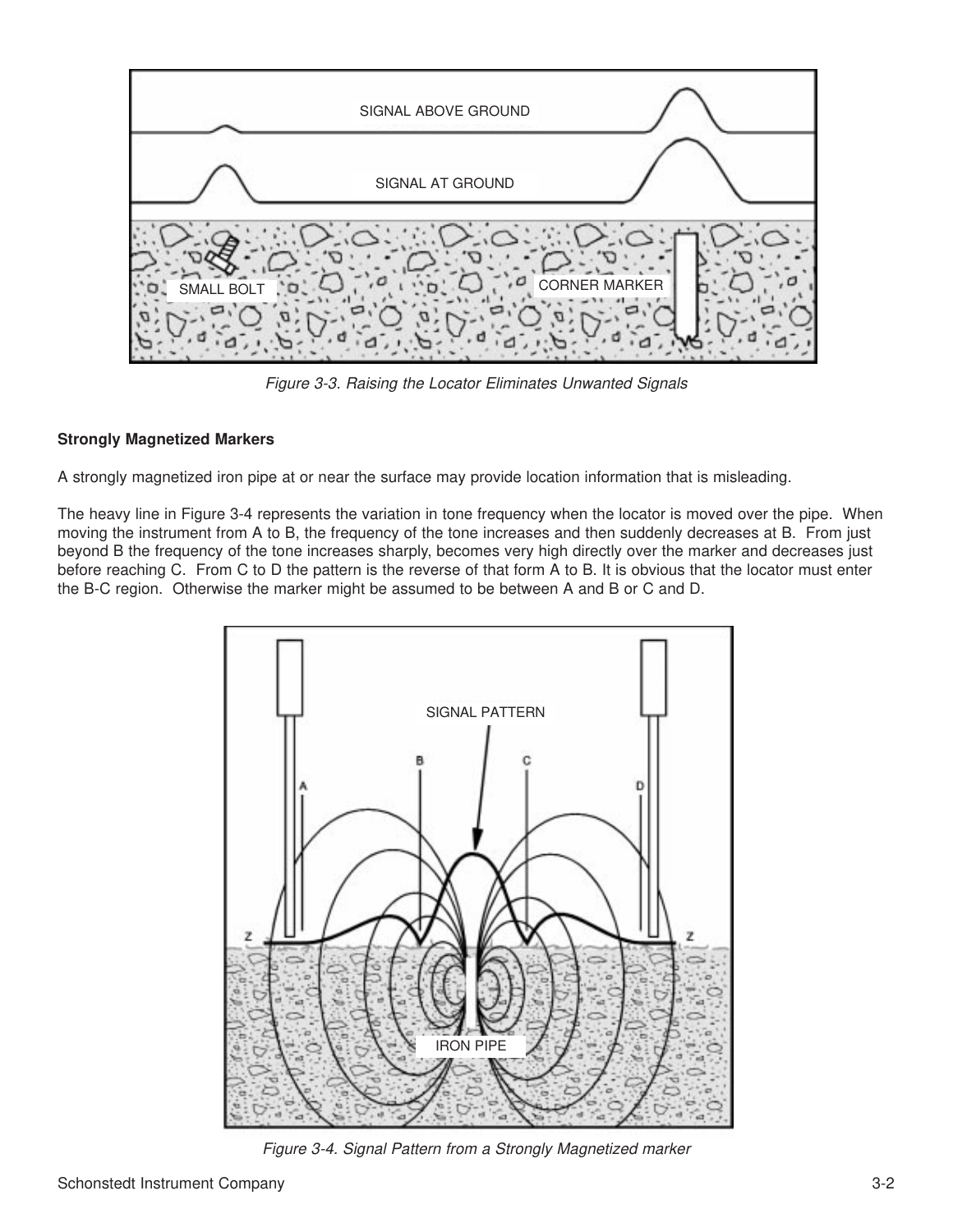#### **Locating Manholes, Septic Tanks and Water Wells**

The magnetic field is strongest at the edge of a shallow manhole cover. Turn the Gain control to LO and you can easily trace the edge of a cover near the surface. Locating depth ranges up to 10 feet.

The great length of a well casing provides a strong field at the surface that makes it easy to locate casings buried up to 18 feet deep.







Figure 3-5. Locating Manhole Covers Figure 3-6. Locating Water Well Casings

The MAC-51Bx receiver can be used to precisely locate the metal handles or reinforcing bats on septic tank covers at depths up to 4 feet



Figure 3-7. Signal Pattern Provided by Septic Tank Handles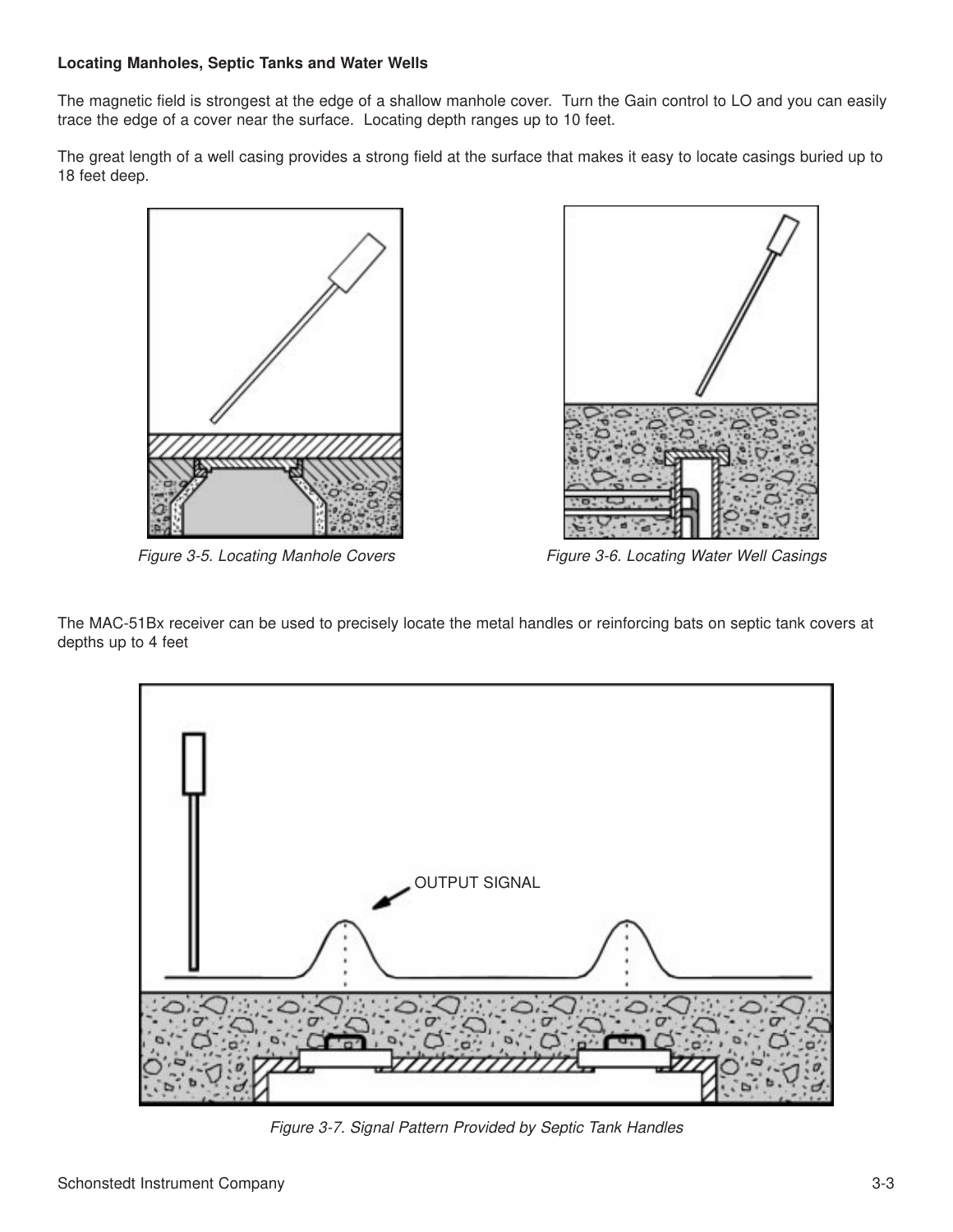Locating Items under Snow or Water and Tracing Barbed Wire.

The locator can be used in flooded areas - just keep the electronic unit ("can") out of the water.

Snow poses no problem. Thrust the locator into the snow as deep as necessary to locate the target, up to the base of the "can".



Figure 3-8. Locating Objects Under Snow or Water

You can often trace barbed wire (from old fence lines) buried just beneath the surface. Even if the wire is only a trail of rust it can still be detected neat the surface. Tip the locator a little lower than usual - but not parallel with the ground.

First, examine trees for benchmarks and bits of embedded barbed wire. The hold the locator parallel with the direction of the wire.



Figure 3-9. Tracing Barbed Wire from Old Fence Lines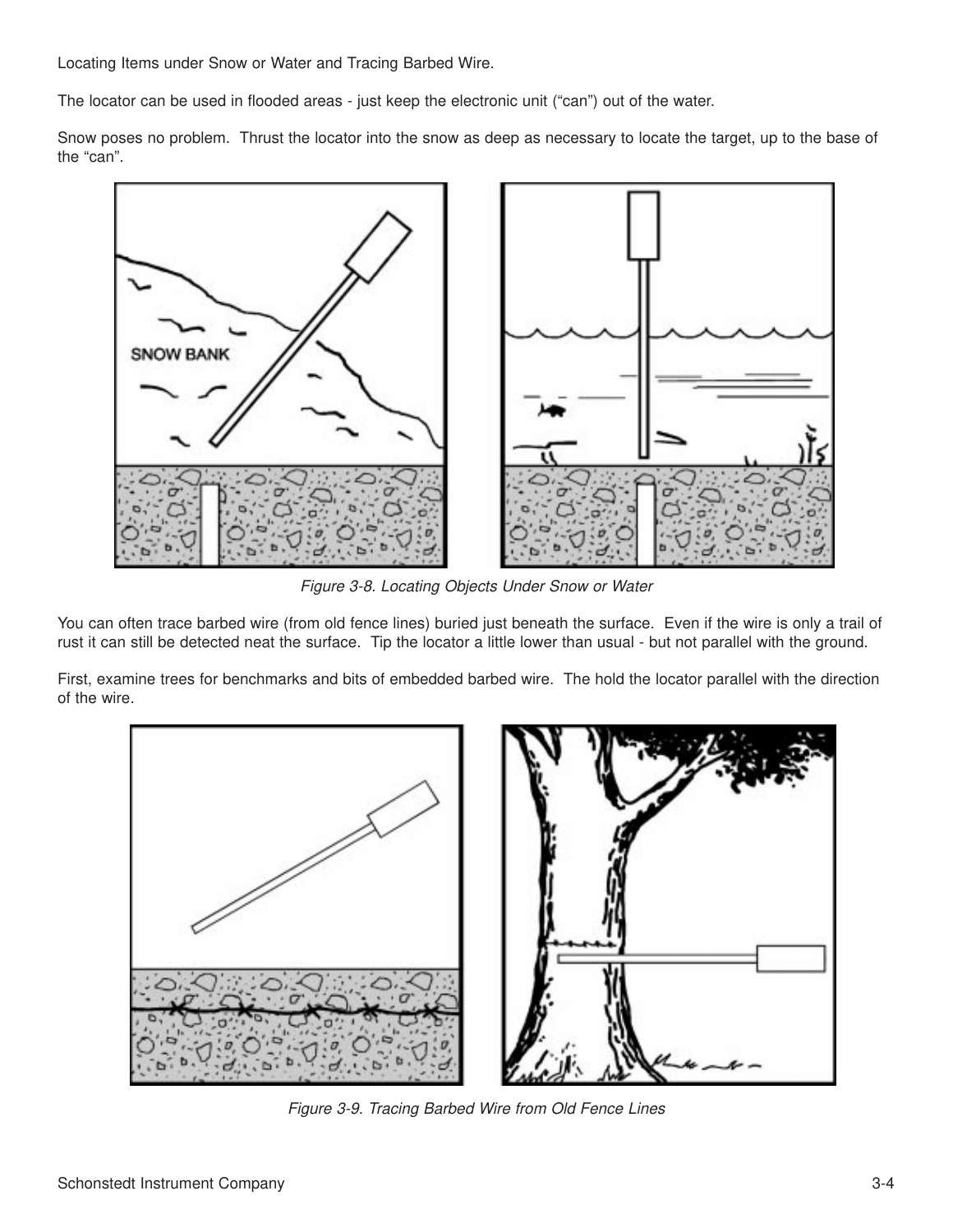#### **Searching Areas Along a Chain Link Fence**

Searching in the vicinity of a chain link fence requires a reduced Gain setting and also some control over the orientation of the locator. As illustrated in Figure 3-10, position the locator horizontally with its long axis perpendicular to the fence. This ensures that the upper sensor is kept away from the fence.



Figure 3-10. Searching in the Vicinity of a Chain Link Fence

Perform the search by moving along the fence, keeping the end a constant distance from the fence. When a point 1-5/8 inches form the end of the locator is directly over the stake, the signal will drop abruptly as shown in Figure 3-11. Any variation in the position of the locator will produce an abrupt rise in the frequency in the tone.



Figure. 3-11. Placement of Locator while Searching Along a Chain Link Fence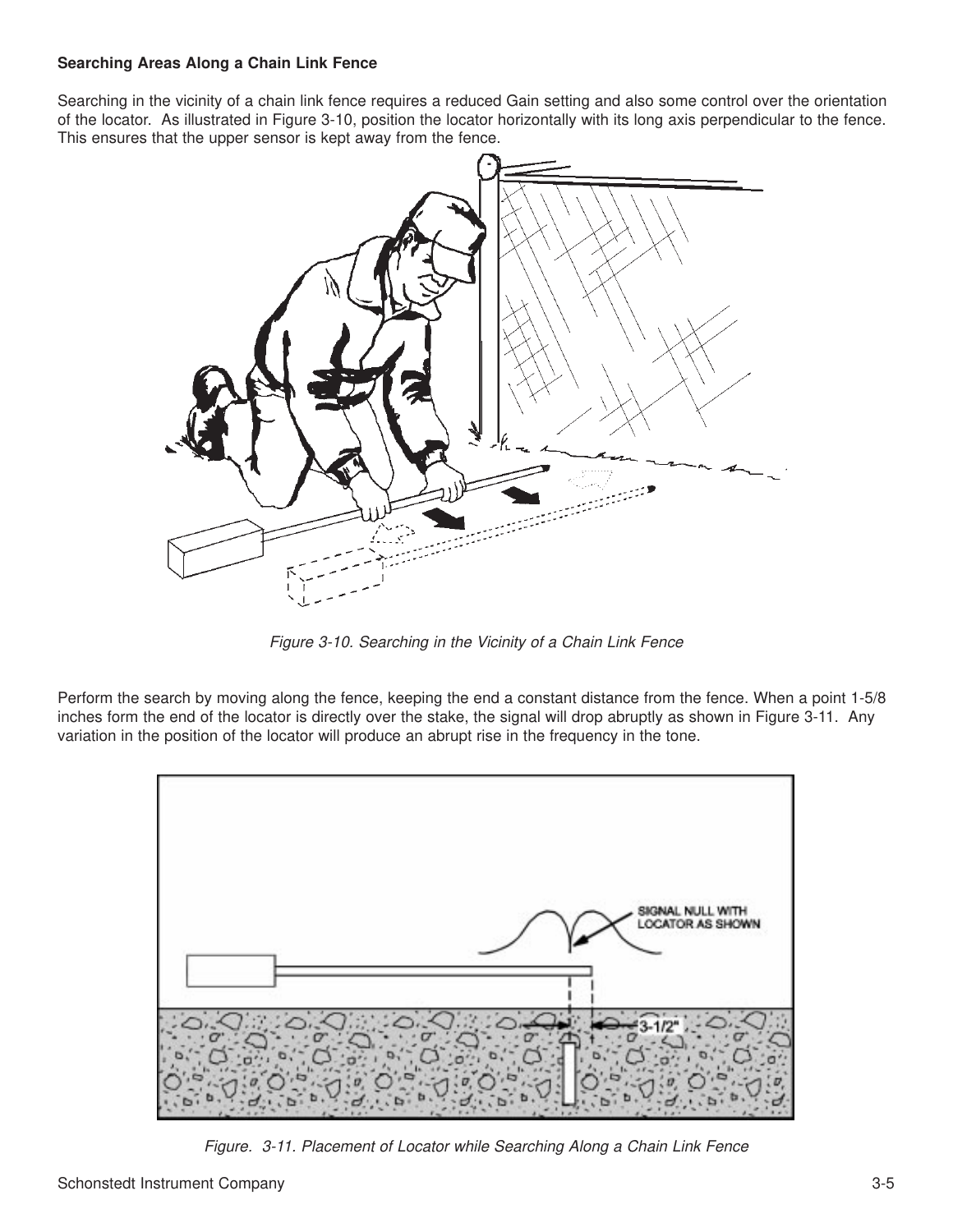#### Locating Valve Boxes

Both the valve and its casing, when iron, provide strong magnetic fields which make them easy to locate. Plastic enclosures containing magnets are easily located at depths of 10 feet or more.



Figure 3-12. Locating Valve Boxes Boxes and Casings

#### **Locating Cast-Iron Pipes**





Figure 3-13. Signal Pattern Provided by Cast-Iron Pipes

The initial search should be performed as follows:

- 1. Set the Gain control to HI.
- 2. Hold the locator vertically 1 to 1-1/2 feet above the surface
- 3. Walk along without turning or tilting the locator.
- 4. Mark the locations where the maximum signals occur.
- 5. Return to an area of maximum signal strength and hold the locator several inches above the surface. The gain setting will probably have to be reduced during this second pass. Four-inch, cast-iron pipes can be located at depth up to 10 feet.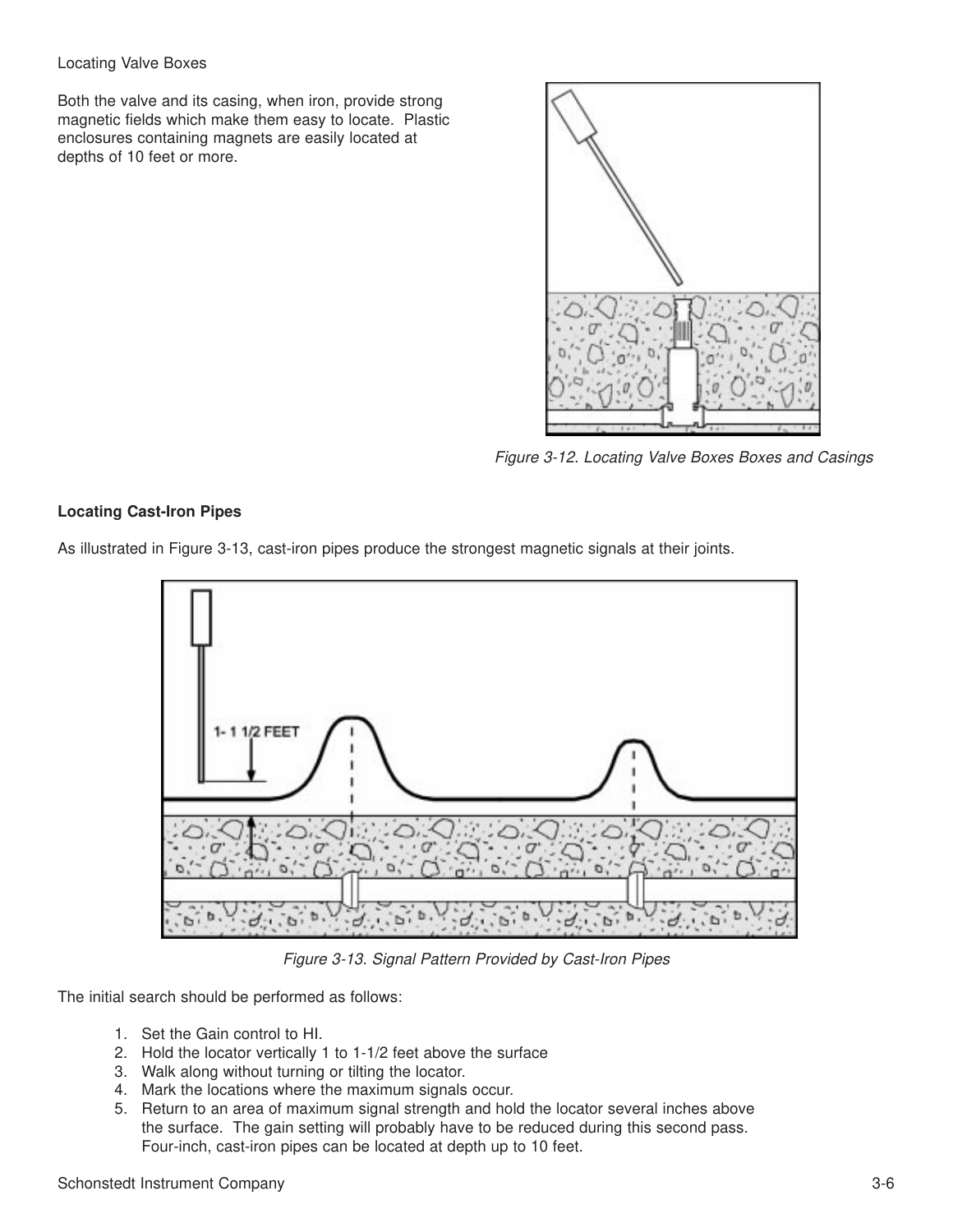#### **Locating Steel Drums**

As shown on Figure 3-14, the MAC-51Bx's signal pattern will vary depending how deep the drum is buried. A fifty-five gallon drum can be located at depths up to 10 feet.



Figure 3-14. Signal Pattern Provided by Steel Drums

#### **Additional Applications**

- 1. The military and many local and state police departments use the MAC-51Bx to detect buried ordnance and discarded weapons.
- 2. People drilling in an area where hazardous material might be encountered use the MAC-51Bx to search the area prior to drilling. Other Schonstedt gardiometers are available that can be lowered down the hole for periodic checks as drilling progresses.

#### **Other Notes**

- 1. A burbling sound indicates the presence of an energized powerline, in the MAG Mode.
- 2. The instrument in the MAG Mode will not detect nonmagnetic items such as gold, silver, copper, brass, aluminum tin cans and bottle caps. In the HI and LO Modes it will detect any continuous metal, line or cable.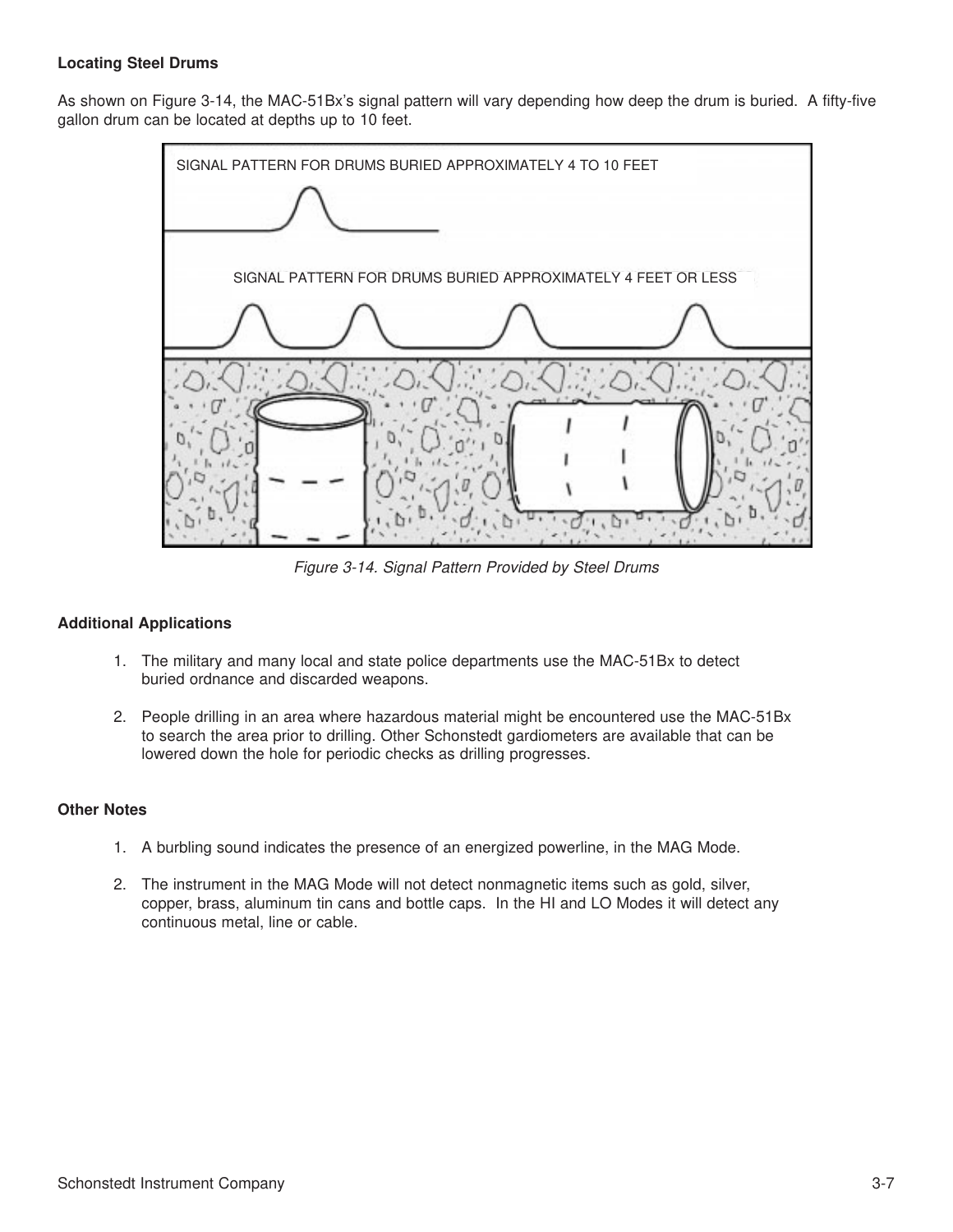## **Section IV Cable and Line Tracing**

#### **Theory of Operation**

In the Cable and Line Tracing (HI and LO) locating modes, you must use the receiver in combination with the dualfrequency transmitter which is housed in the carrying case.

As illustrated in Figure 4-1, the transmitter is placed over and in line with any continuous metal conductor. Its two simultaneous output frequencies (HF and LF) produce alternating currents that are induced (HF) and conducted (LF), onto the conductor as tracing signals. The transmitter emits a steady beeping sound to let you know that it is operating. You can detect the two tracing signals by using the receiver's HI or LO mode. The receiver emits a siren-like sound ion both modes that decreases to a minimum pitch when the locator's tip is directly over the target conductor, and peaks on each side.



Figure 4-1. Transmitter and Receiver Placement

The tracing currents generate alternating circumferential fields around the conductor. These alternating fields induce two signals into the receiver's sensor. As the receiver is moved back and forth across the cable in a search pattern, the pitch of the audio output from the receiver increases and decreases.

The heavy line in Figure 4-2 represents the increase and decrease in pitch of the audio signal as the receiver is moved back and forth over a line or a cable excited by the transmitter. Moving from **A** to **D** causes the pitch to increase to a maximum at **B** and decrease to a minimum directly over the target. At **C** the pitch again increases and then decreases at **D**.

The MAC-51Bx can be used to trace any long conductive element such as a anode string or metalized warning tape as well as cable and pipe.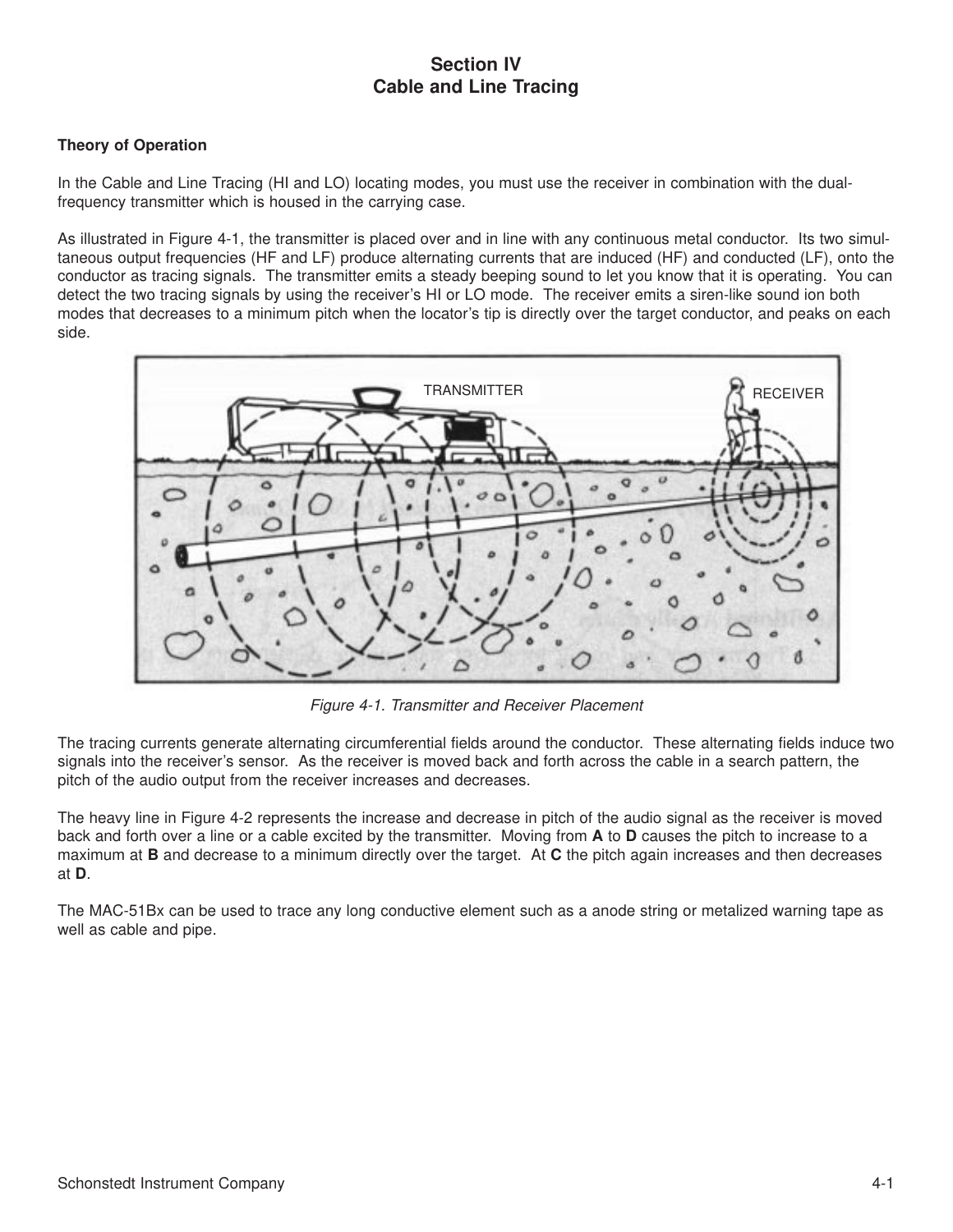

Figure 4-2. Signal Pattern from HF/LF Tracing Signals

#### **NOTE**

For convenience, all targets will be referred to as lines throughout Sections IV and V.

#### **Transmitter, Turn-On and Battery Check**

Set the ON/OFF switch to on and listen for a steady beeping sound. If a beeping is not heard, the batteries must be replaced as described on page 6-1.



Figure 4-3. Transmitter Features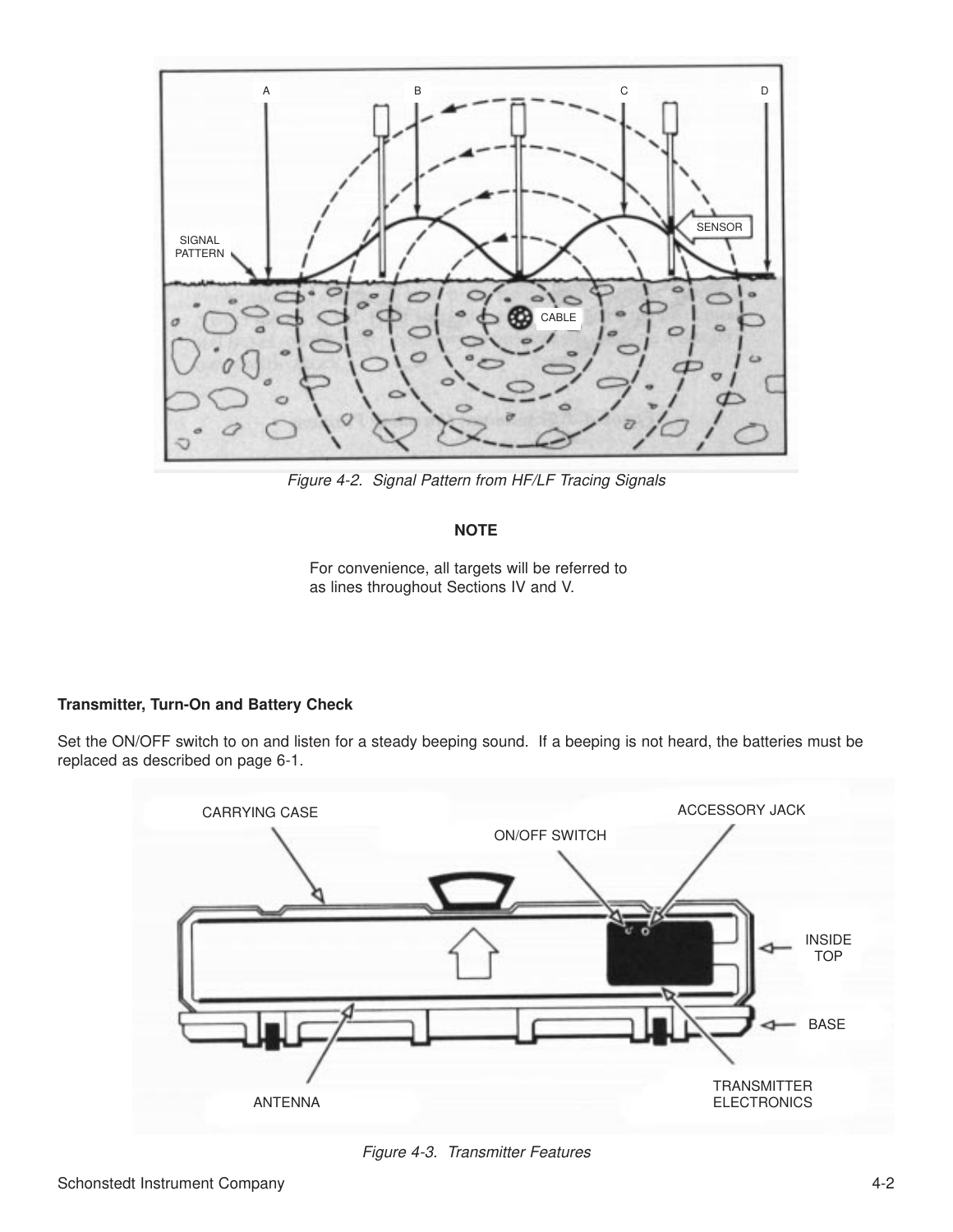#### **Inductive Signal Coupling (For HI Mode Only)**

The most common method of applying a tracing signal is inductive coupling. With the cover open and the arrow pointing up, place the transmitter over the line as illustrated in Figure 4-4. Turn the transmitter ON/OFF switch to ON and you will hear a steady beeping sound. If not, replace the batteries.



Figure 4-4. Transmitter Operating Positions

#### **Conductive Signal Coupling (For HI and LO Modes)**

If and exposed section of cable, line, or conduit is accessible, the tracing signal can be applied directly to the line. (The LF signal will not jump gaps. So keep in mind that when applying the conductive signals to a metal pipe with nonconductive joint gaskets, the LF signal only cannot be traced beyond the first joint from where the signal is applied.)

Plug the conductive cable assembly into the transmitter's accessory jack and turn the power switch to ON. (Inserting the plug automatically disables the transmitter's inductive mode and applies the exciting current to the cable clips.) Connect one cable clip to a conductive portion of the line. Drive the ground stake into the soil off to the side of the line and attach the other clip to the stake. A good electrical contact between the clips, the line, and the ground stake is very important.

#### **WARNING**

Clipping to power lines is dangerous and should not be attempted. Insulation on the clip is not designed to protect against power line voltages.



Figure 4-5. Transmitter Hookup For Conductive Coupling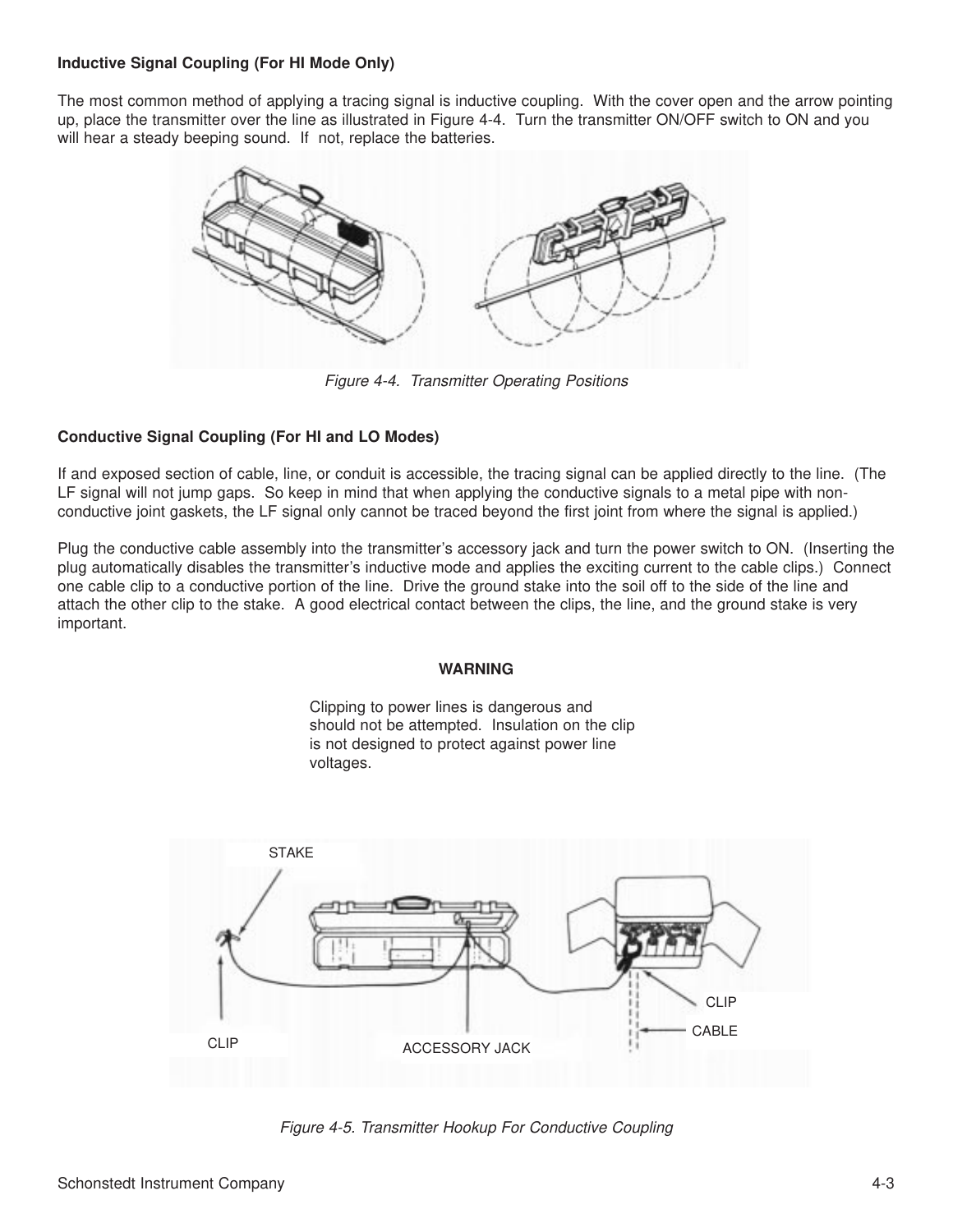#### **Inductive Signal Coupling With Signal Clamp (For HI Mode Only)**

The inductive signal clamp (optional) provides a convenient method of applying the tracing signal to electrical cables covered with non-metallic insulation. Plug the clamp lead into the transmitter accessory jack, turn on the transmitter and close the clamp around the cable. No ground connection is required. The clamp can be used on the cables up to three inches in diameter.

#### **WARNING**

Exercise caution when clamping around any power line. Under no circumstances clamp around high tension lines (lines carrying greater than 220V). High voltage can jump through the insulation and travel on the cable assembly to the operator causing a dangerous electric shock.



Figure 4-6. Inductive Signal Clamp Hookup

#### **Mode Selection**

Set the receiver's Mode switch to LO for tracing a particular line with a conductively applied LF signal because the signal will not bleed onto adjacent lines. Also use the LO Mode to locate a complete break. Set the Mode switch to HI for tracing a line or pipe with an inductively coupled signal, and when tracing beyond a break for verification purposes. Set the Mode Switch to MAG for locating ferrous metal targets or for verifying an energized power line. In the HI Inductive Mode, you should move the receiver at least 20 feet away from the transmitter to start tracing to avoid picking up the HF tracing signal through the air directly from the transmitter. You will have to increase the Gain as the distance between the receiver and transmitter increases.

Figure 4-7. Gain Setting for Normal Range

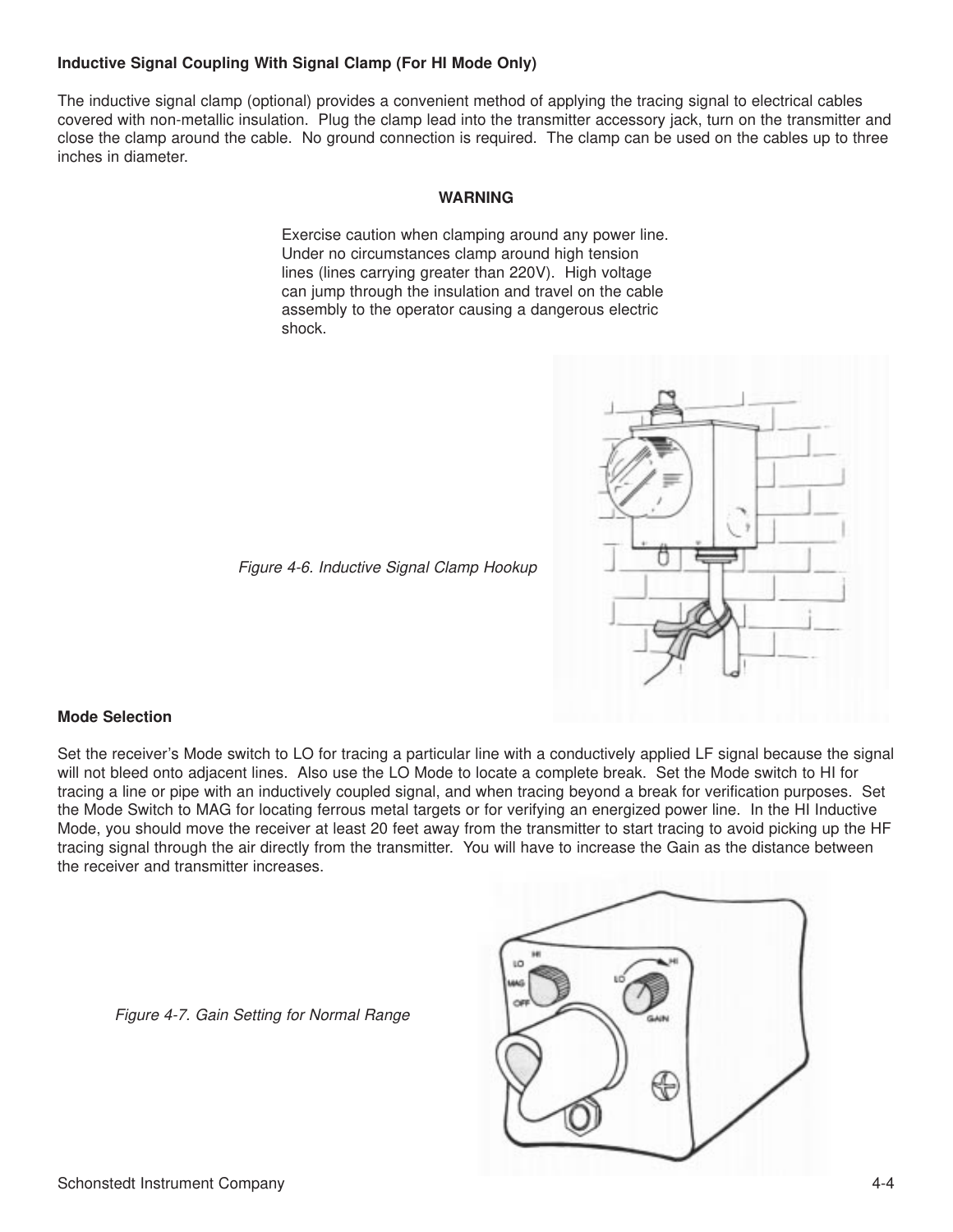#### **Gain Settings for Tracing a Cable or Line**

You must use the proper Gain setting to obtain an optimum width null. A null is the audio signature that lets the operator know when he is positioned directly over the target line. If you set the Gain too low, the null between the two signal peaks (highest audio pitch) will cover too large an area, making it difficult to trace the line. If the sensitivity is set too high, the null will be too narrow and very difficult for you to identify. You will find that setting the Gain to get the null width as illustrated by the medium Gain curve in Figure 4-8 is the secret to successful tracing.



Figure 4-8. Null Shape Versus Gain Setting

#### **Cable Tracing (HI Mode) Using Inductive Coupling**

Position the transmitter over the target line and turn the power switch to ON. A steady beeping will be heard that indicates the transmitter is operational. Move approximately 20 feet away from the transmitter along the suspected target line before you start to trace the signal. This ensures that the receiver is not receiving the signal through air directly from the transmitter. Adjust the Gain control for a medium pitch signal. Hold the receiver just below the large end as illustrated in Figure 4-9.

#### **NOTE**

Do not swing the receiver when pinpointing the null. The null appears directly over the target only when the receiver is held in a vertical position. If it is held at an angle, the null will not indicate the exact location of the target line.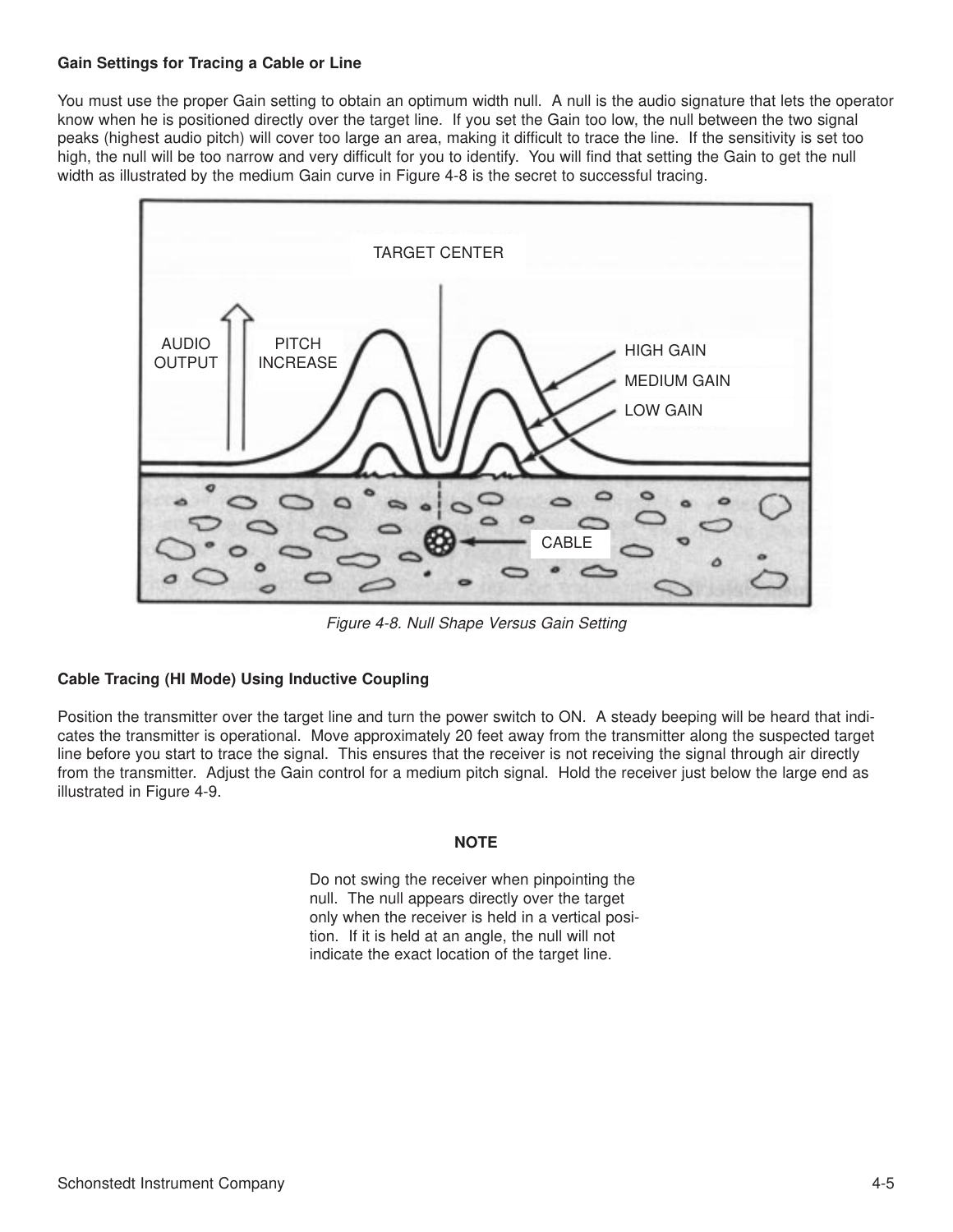Hold the receiver in a vertical position with the sensor end close to the ground as you move it back and forth across the line. Adjust the Gain control until you get a good signal null (minimum pitch) when the locator's tip is directly over the line. As you move away from the transmitter, it will be necessary to keep increasing the Gain.



Figure 4-9. Inductively Coupled Tracing Signals

#### **Conductively Applied Tracing Signals (For HI and LO Modes)**

To conductively apply tracing signals, you must physically connect the transmitter's output frequencies to an exposed metal section of the line using the conductive cable assembly and the ground stake. After the two clips are connected to the line and to the ground stake (good electrical contacts are essential), the procedure for using the receiver is the same as for inductively coupled signals except that you can begin tracing right next to the transmitter.

#### **WARNING**

Clipping to power lines is dangerous and should not be attempted. Insulation on the clip is not designed to protect against power line voltages.



Figure 4-10. Conductively Applied Tracing Signal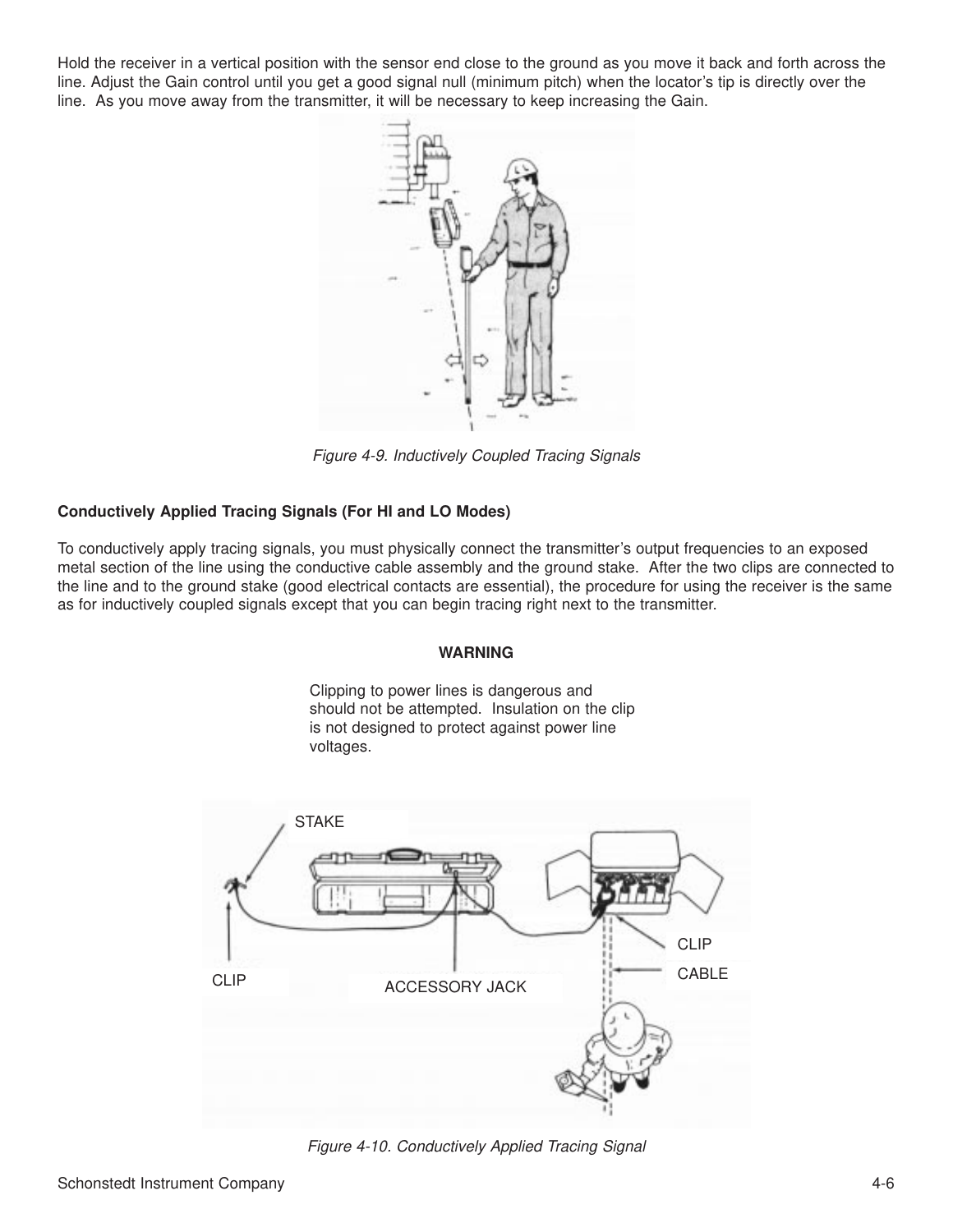### **Section V Cable and Line Tracing Application Notes**

#### **Inductive Signal coupling for Cable/line Tracing in the Hi Mode**

This is the easiest and quickest way of applying the tracing signal to a conductor and provides a signal strong enough to trace most cable/lines in the HI Mode. Induction does not require access to an exposed section of the line which very often is not available. The 82.5 kHz HF signal will jump the gaskets in pipe line joints, bad telephone lines bond and small sheath breaks, but its strength will fade quickly as distance from the transmitter increases when the target line (gas or water pipe) is an electrically poor or a leaky conductor (up to 500 feet from the transmitter).

Ant time an HF signal is induced on a cable/line, the same signal will be induced on nearby utility lines which may cause some confusion when trying to identify the null because it may be shifted towards a nearby line. When this happens, you can hold the receiver horizontally near the ground, as shown in Figure 5-5, and listen for a single-peak audio signal which occurs directly over the target line. You can also apply the tracing signal conductively and set the Receiver Mode switch to LO.



Figure 5-1. Inductive Coupling Setup

#### **Conductive Coupling for Cable and Line tracing in HI Mode**

This is the most reliable and best way to apply the strongest tracing signal to the target conductor. Like an inductively coupled signal, the 82.5 kHz HF signal will jump pipeline joint gaskets, bad telephone bonds and small sheath breaks. However, its strength will remain strong over a much greater distance and can be traced up to 2,000 feet. A good electrical contact between the clip and the conductive portion a target line is essential. If necessary, use a file to clean off rust or paint to ensure a good electrical connection. Electrical contact must also be made to the ground by using the supplied stake. For the best results, drive the stake into the ground as far off to the side of the line as the connecting cable will permit (See Figure 5-2).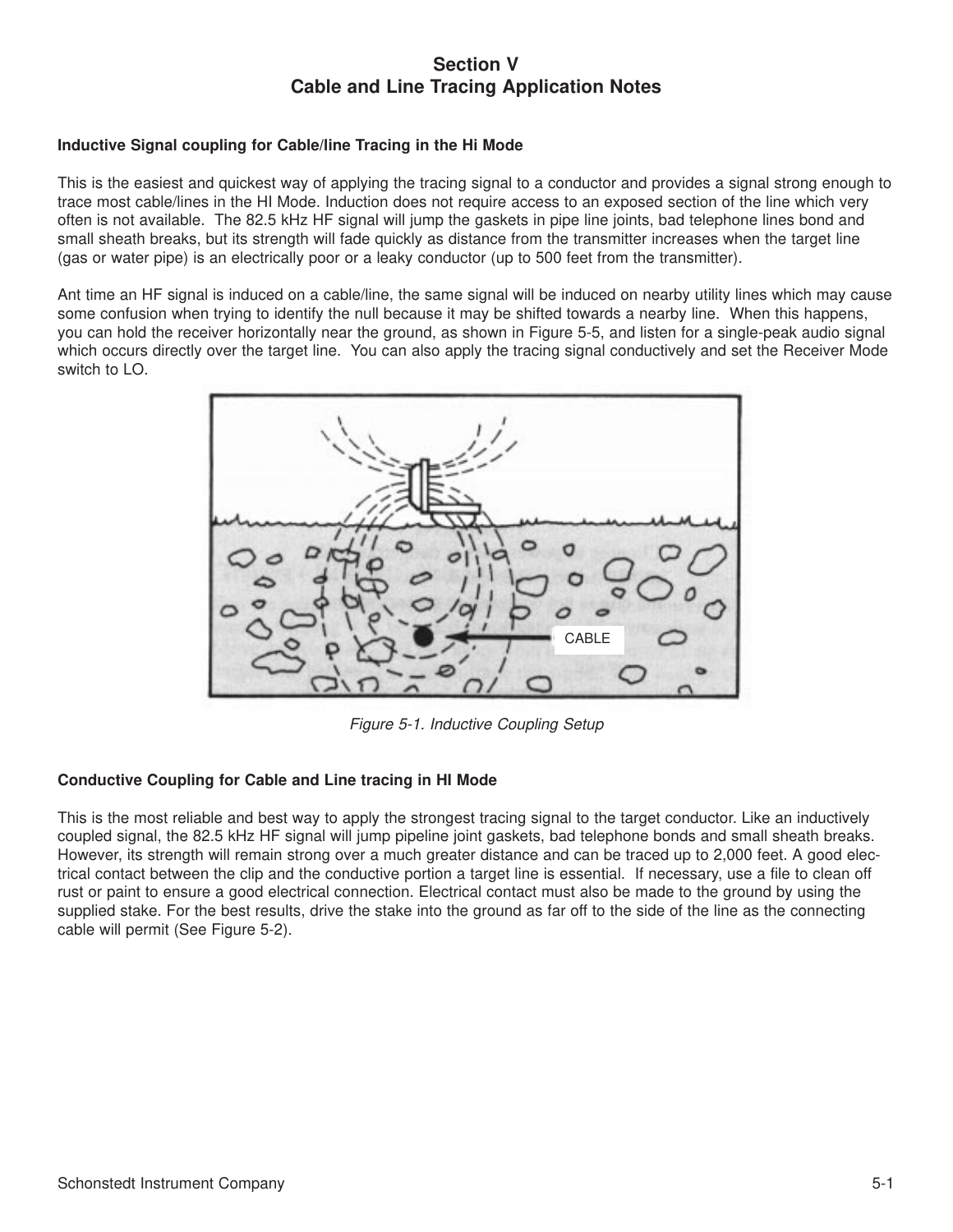#### **WARNING**

Clipping to power lines is dangerous and should not be done. Insulation on the clip is not designed to protect against power line voltages.



Figure 5-2. conductive Coupling Setup

#### **Conductive Coupling for Cable and Line Tracing in the LO Mode**

Use conductive coupling and the LO Mode for locating a cable or line when there are other nearby targets, and to find a complete break. You can also use the LO mode to trace a single cable or a line for distances up to 4,000 feet. A good electrical contact between the clip and the conductive portion the target line is essential. You must remove any rust or paint to ensure a good electrical connection. Electrical contact must also be made by driving the ground stake into the ground as far off to the side of the line as the cable will permit. The 571 Hz LF signal will not travel beyond a fault and will not bleed off onto adjacent cables/lines and pipes. As indicated in Figure 5-3, you can verify the type of target (magnetic or nonmagnetic) in the MAG Mode, trace the cable using the LO Mode to locate the break (where the signal disappears), and continue tracing beyond the break in the HI Mode.



Figure 5-3. Coductive Coupling for Break Locating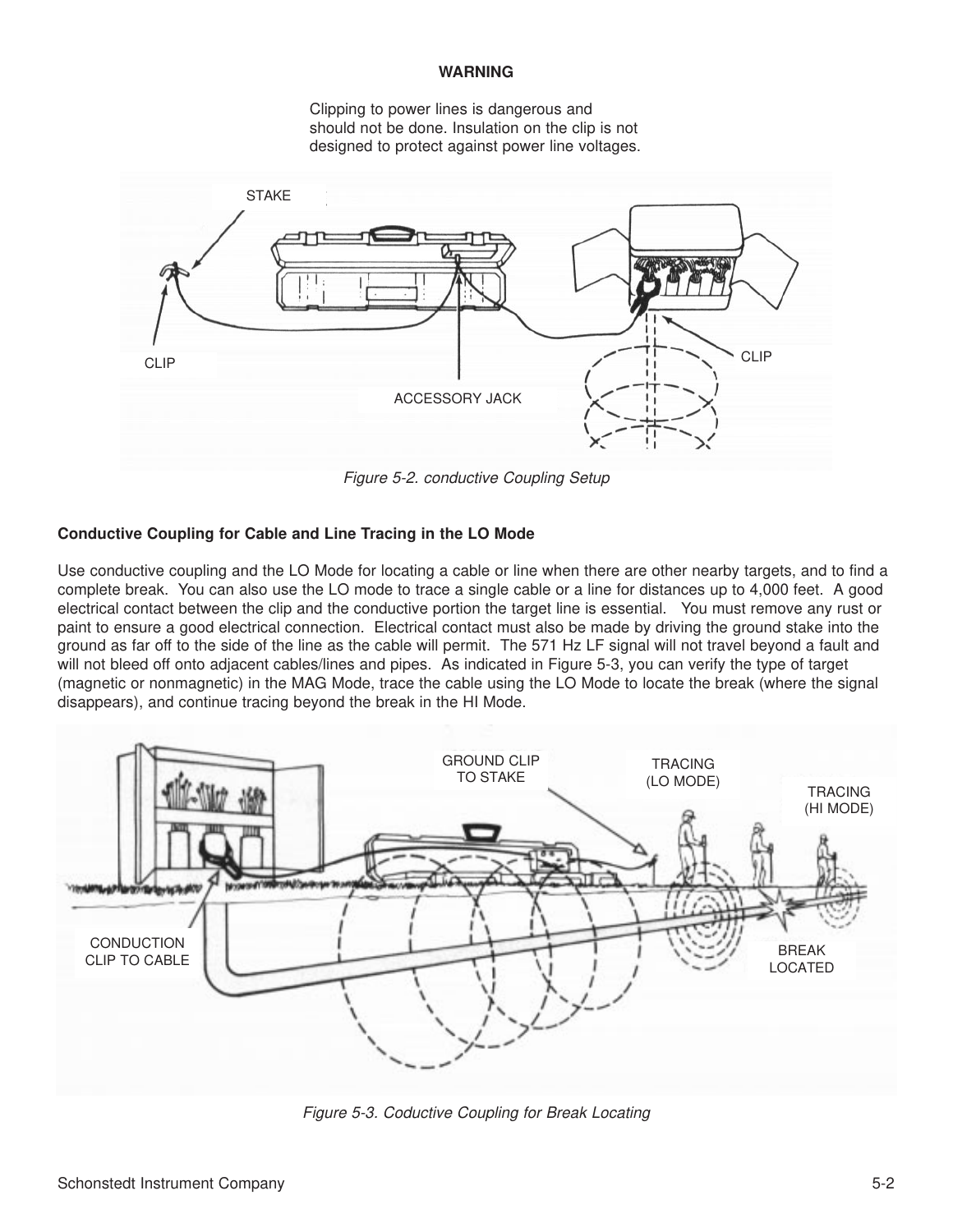#### **Dealing with clutter Signals (HI Mode)**

When using induction to apply the tracing signal, an effective method of reducing interference caused by parasitic signals from an adjacent line is to fins a second spot on the line that has a good clean null (equal strength lobes on both sides). Move the transmitter to this spot. Confirm that this is the target line by backtracking with the receiver to the first site of the transmitter and checking for a null. This procedure of leapfrogging the transmitter is also the standard method for extending the tracing range on electrically poor or leaky lines.



Figure 5-4. Repositioning Transmitter to Reduce Interference

#### **Single-Lobe Identification (HI Mode)**

A second line parallel to the line being traced will emit a parasitic signal but at a reduced strength. Interaction of these signals results in unequal side lobes, which cause a large null off to one side of the target line as indicated by signal pattern curve A in Figure 5-5. To accurately trace a line under this condition will require practice. An alternate method is to hold the receiver in a horizontal position perpendicular to the line and listen for a single high pitch audio signal that occurs directly over the line as indicated by signal pattern B.



Figure 5-5. Single Lobe Identification Technique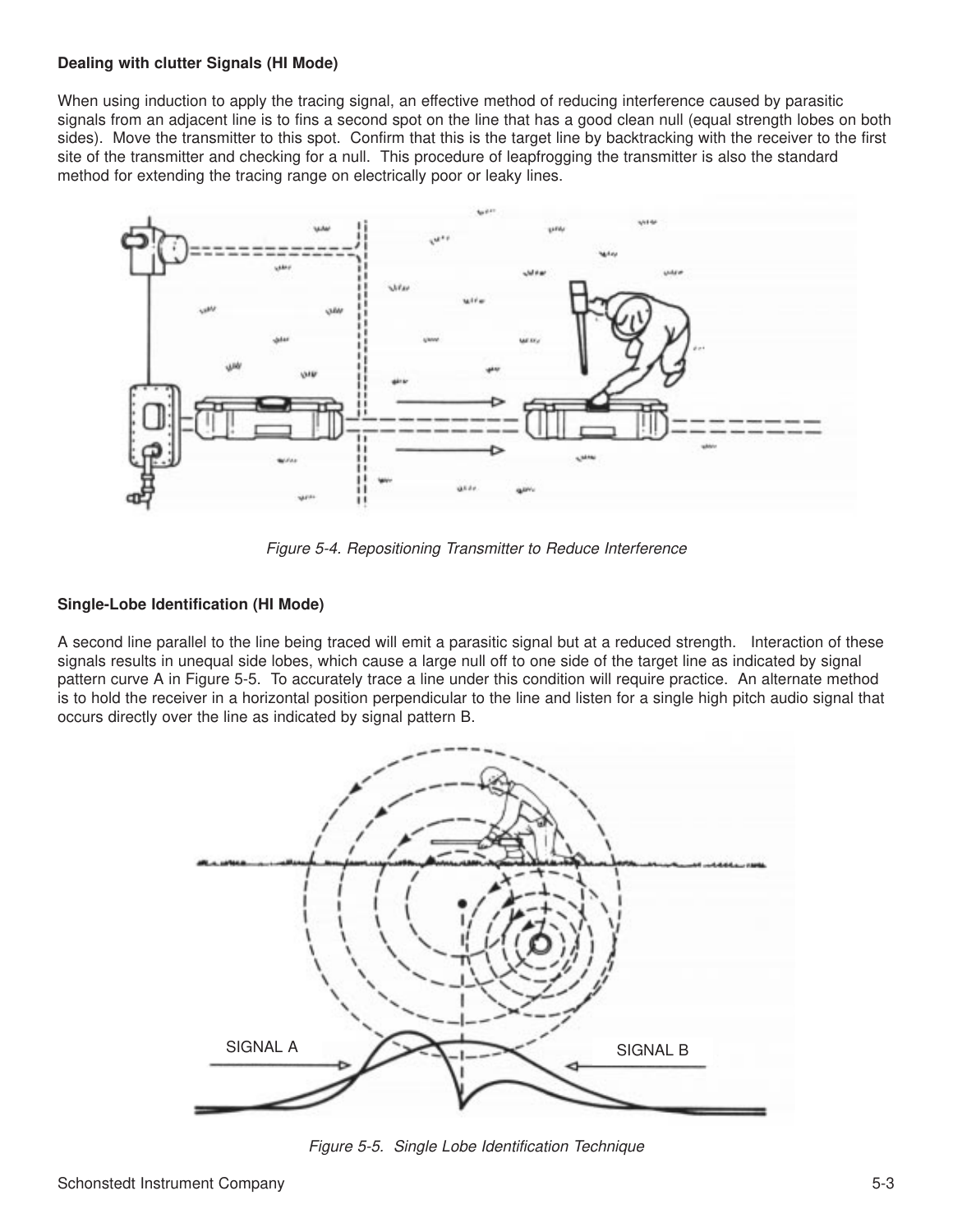#### **Bends and Junctions (HI and LO Mode)**

A variation of the two-line, single-lobe identification problem just described, occurs when the line being traced has a bend or junction. As the receiver is brought near a bend or junction, the tracing signal becomes difficult to interpret. When this occurs, walk a 20-foot circle around the spot where the signal becomes confusing to detect the null that will indicate the line's new direction. However, to be certain that it is the new direction and not a junction, complete the circle to check for a second null that will indicate if the line has a branch.



Figure 5-6. Identification of Bends and Junctions

#### **Signal spreading (HI Mode)**

Target lines that are poorly insulated from ground such as gas pipes, water pipes and anode strings may cause signal spreading to occur over long distances from the transmitter, even when the tracing signal is being applied conductively. This condition is prevalent when ground water is present. The signal also spreads to nearby lines and into the soil itself. When this situation is encountered, the transmitter must be moved closer to the section of the line to be traced and the signal must be applied conductively if possible.

Signal spreading can also occur even when lines are well insulated. The tracing signal can travel into buildings via the ground or the shield of a line and transfer to the shields of other lines leaving the building. Signal spreading can be minimized by placing the transmitter as far as possible from the building.

#### **NOTE**

If the target is a continuous metal conductor, such as a cable, you can eliminate most signal spreading by conductively applying the tracing signal and using the receiver in the LO Mode.

#### **Magnetic (MAG) Mode Aids in Interpreting Ground Clutter**

The MAC-51Bx has a unique feature designed to help you unscramble underground clutter. It is the option of switching to the MAG mode for a different indication of what other category of targets are in the immediate vicinity. In this mode,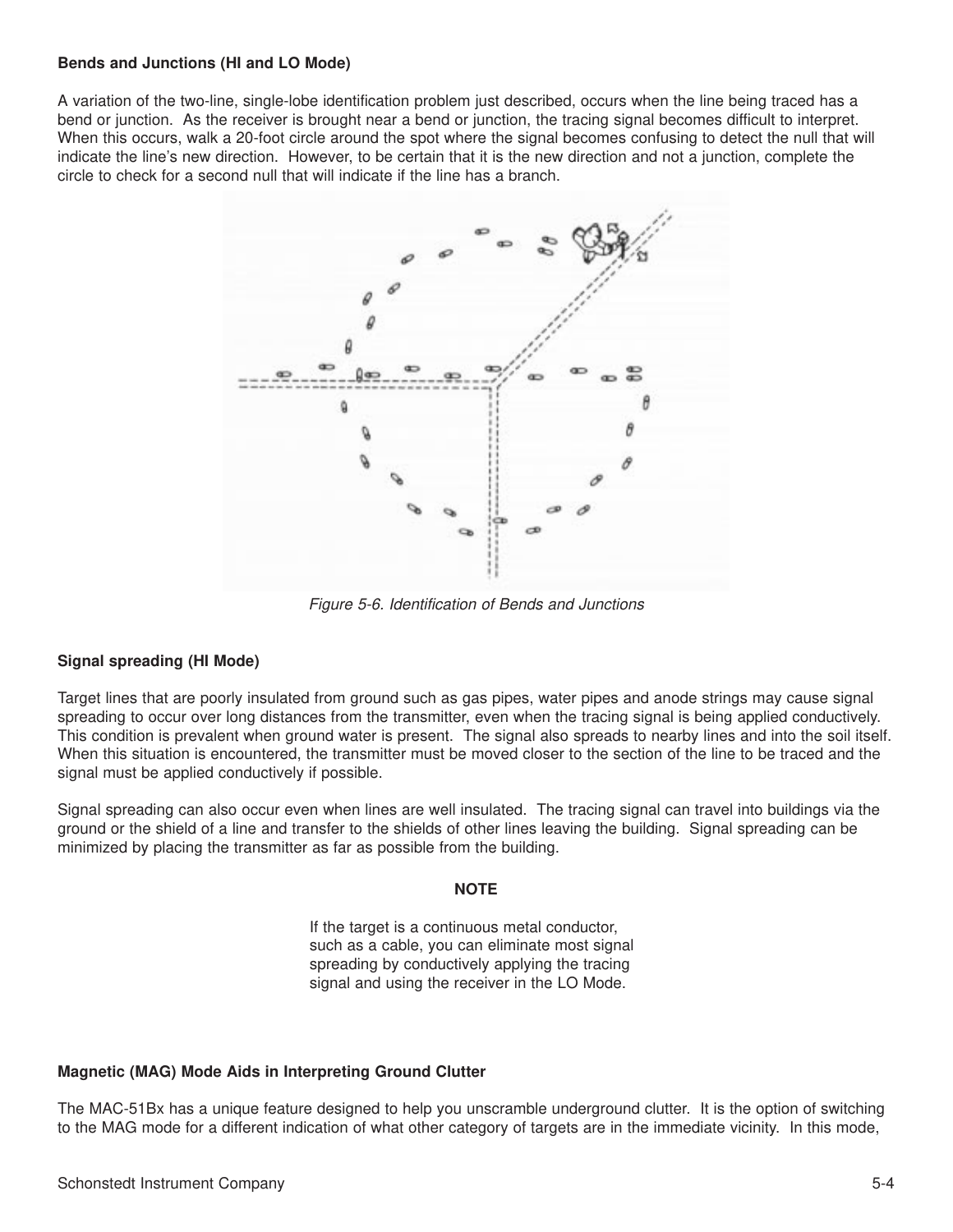cast-iron water and gas pipes can be readily identified and even classified as to type by the conventional spacing of joints. Power mains 50/60 Hz service drops can also be identified by a burbling sound that peaks when the receiver is directly over the power line, as long as it is actively carrying electrical power. As you become more familiar with the MAC-51Bx System, you will find that switching between MAG, HI and LO modes becomes an invaluable tracing aid when underground cutter is encountered.

#### **Isolators and Signals Path Continuity (HI Mode)**

The tracer current must travel in a closed loop. When it leaves the line being traced, it loops back, one way or another, to the beginning of the line. If the current cannot complete its loop the locating system will not operate. You should be aware of this system requirement when tracing lines that have electrical isolators installed.

Electrical isolators are sometimes placed in a gas line at the meter to provide an electrically open circuit which stops the flow of galvanic current and reduces corrosion. If you are inductively exciting this type of line by placing the transmitter close to the meter, you must place a shorting wire on the pipe to bypass the isolator. This allows the tracing current to return to the pipe through the earth ground of the building. An alternate method is to move the transmitter down line a few yards away from the building to a point where the gas pipe riser provides a current return path, or to place the inductive signal clamp on the line below the isolator.



Figure 5-7 Shorting Wire in Place to Bypass an Isolator

#### **Isolators and Inductive Excitation (HI Mode)**

Electrical isolation sometimes occurs inadvertently on phone cables entering a pedestal because the cable's shield is not grounded. In most jurisdictions, grounding the shield inside the pedestal is not required unless the cable shares a trench with power cables. If there is no ground wire, it is recommended that a wire and clips, as shown in Figure 5-8, be connected from the cable shield to the pedestal before inductively coupling the transmitter's signals to the target cable. This will greatly improve the strength of the induced tracing signal.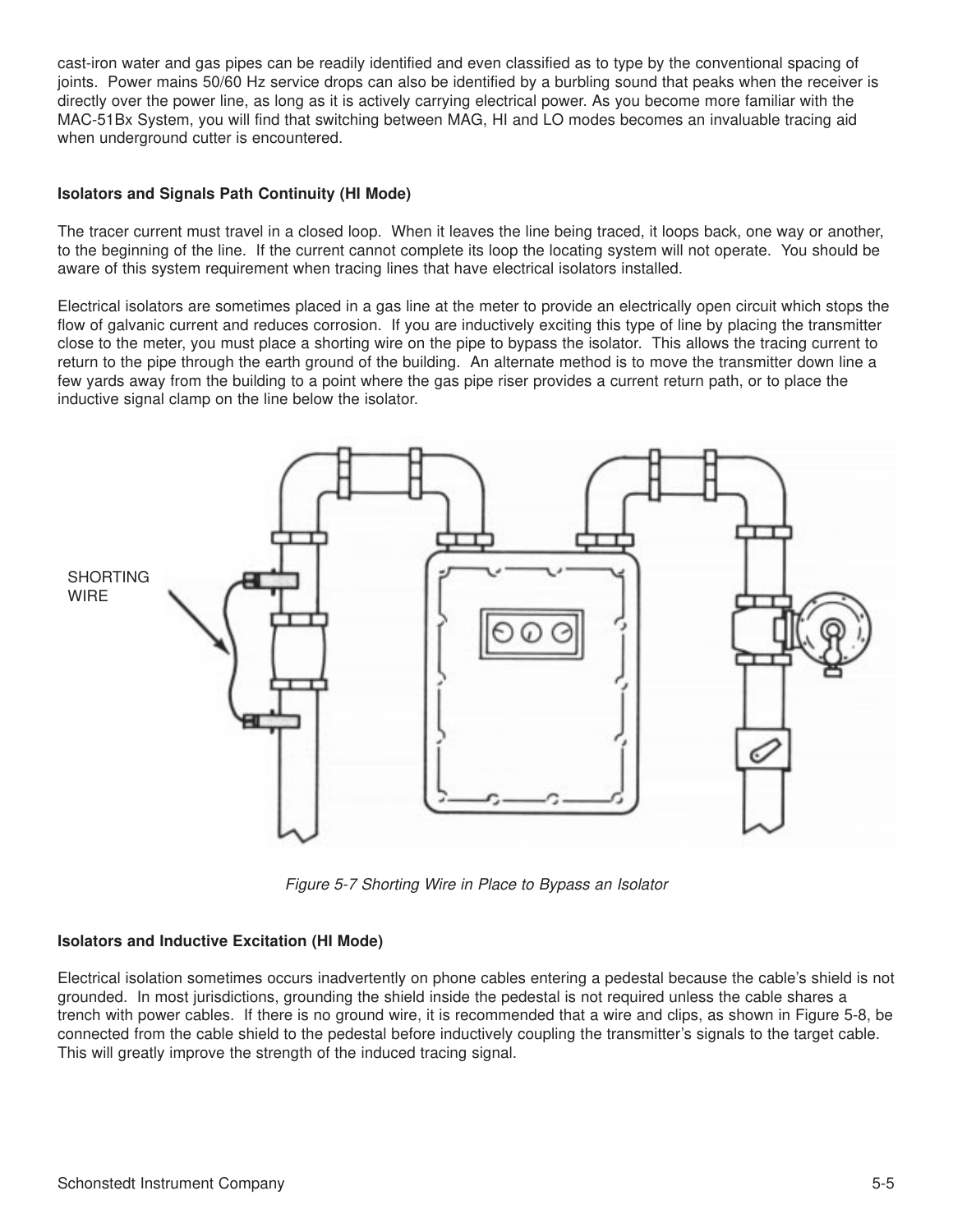

Figure 5-8. Pedestal with Grounding Clip Installed

#### **Isolators and Conductive Excitation (HI and LO Modes)**

When conductively connecting trace signals to a phone cable from a pedestal, electrical isolation of the shield is an advantage. If a ground wire is providing a good path from the shield to earth ground through the pedestal, the trace current will use it to complete the return loop to the transmitter grounding stake instead of going down the target line. So if there is a ground wire in place, disconnect it from pedestal before connecting the conductive cable clip to the shield to ensure that a strong tracer current is applied to the cable.



Figure 5-9. Pedestal with Ground Wire Removed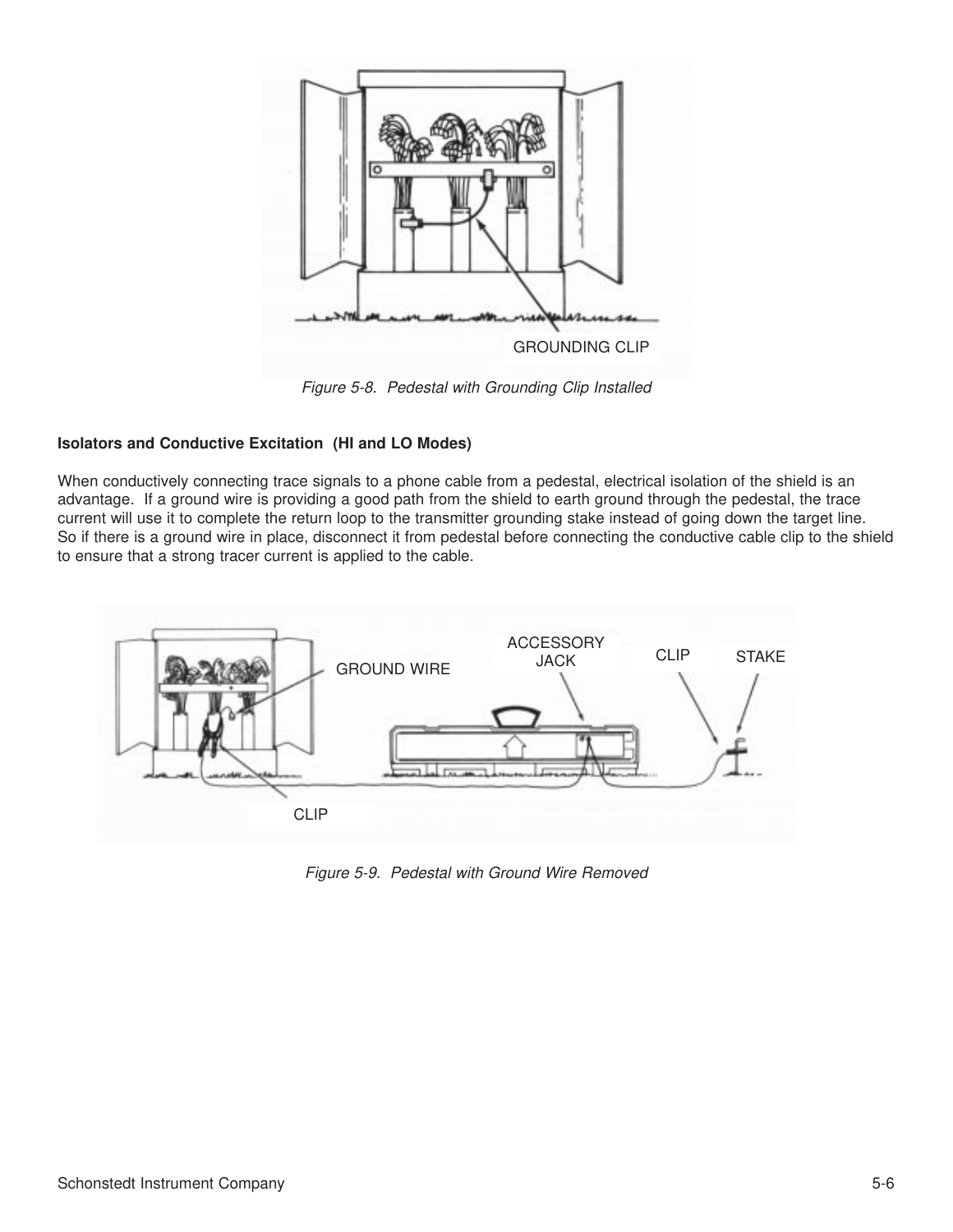#### **Determining Target Depth by Triangulation**

The receiver can be used for the traditional triangulation method to determine the approximate depth of a target as illustrated in Figure 5-10. However, when using this method it is necessary to take into account the fact that the center of the cable-sensor is located 11 inches up the receiver tube from the black tip. When the position of the target has been determined by the null, mark the spot (#1) on the ground. Hold the receiver tip on the ground at this spot, slant the instrument at a 45° angle and slowly move directly back, to one side, from the target until a second null is obtained. Now mark a spot (#2) on the ground that is directly below a point 11 inches up the receiver tube from the black tip. Measure the distance between spot #1 and spot #2. This measurement indicates the approximate depth of the target.



Figure 5-10. Determining Approximate Depth of Target

#### **NOTE**

You should always take a depth reading on both sides of the line. If the measured distances between spots #1 and #2 on both sides of the line are not the same, there is a good chance that a nearby line is causing the two measurements to be different. Move further along the line and repeat the depth reading procedure until the measurements are the same on both sides of the line. Once two very similar measurements are obtained, the calculated depth of the cable will always be within 4 to 6 inches of its actual depth. "Simple geometry calculations never give an incorrect indication of depth." Push-Button depth indications provided by some products are affected by soil composition, salinity, and moisture content and have been reported to be off by up to 2-1/2 feet.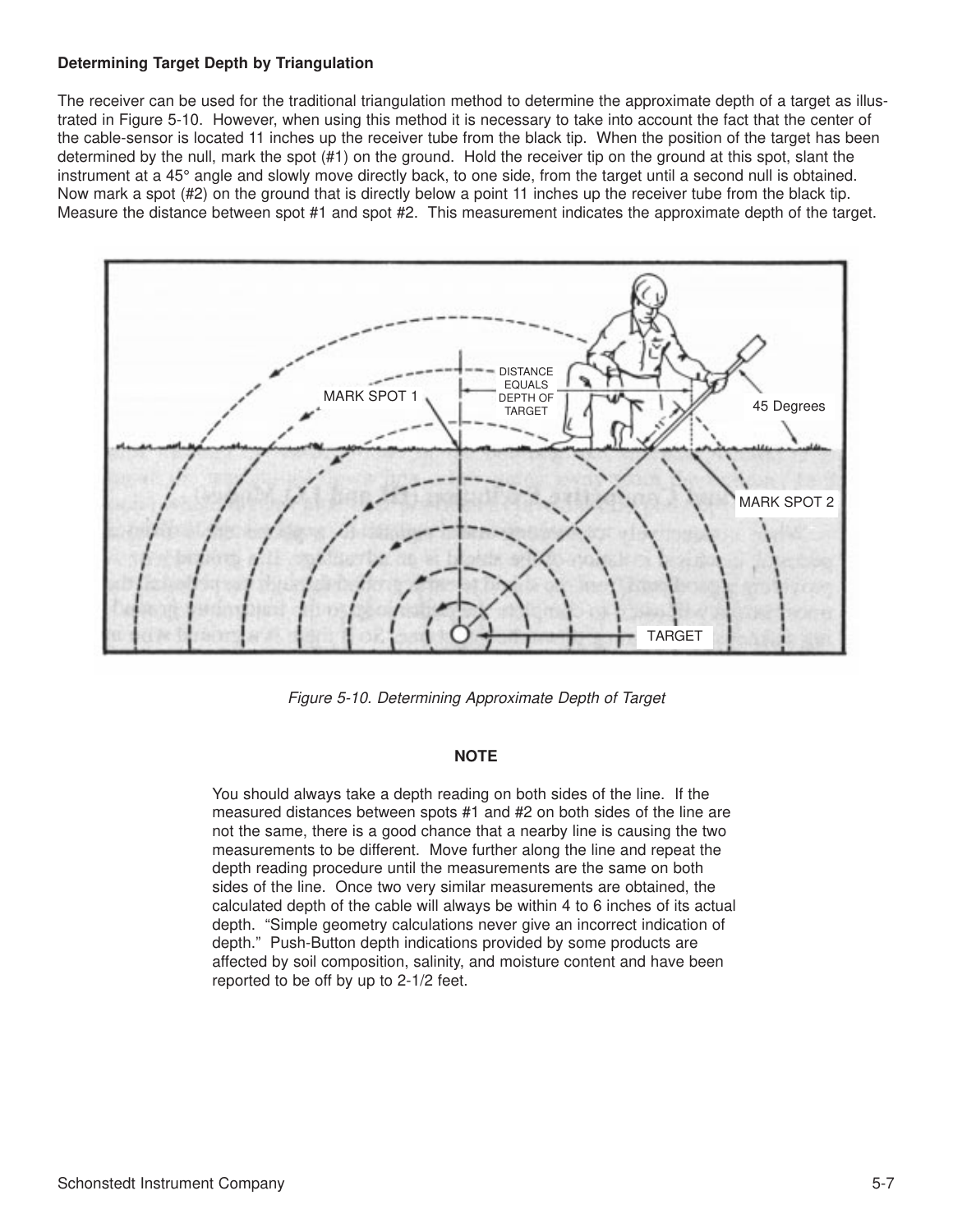## **Section VI Maintenance**

The MAC-51Bx system is built to give trouble-free operation. Normally, maintenance is limited to the occasional replacement of batteries. In the event that a malfunction does occur, refer to the appropriate Troubleshooting Guide on page 6-3. They list a few possible problems that can generally be corrected in the field so that you will be able to continue using the locator without interruption.

#### **Replacement of Receiver Batteries**

The receiver is powered by two lithium 9-Volt batteries carried in the battery holder as illustrated in Figure 6-1 (alkaline batteries may also be sued). The unit is shipped with a spare set if lithium batteries stores in the carrying case. Access to the batteries is obtained by removing the two knurled nuts and sliding off the cover. **Always replace both batteries.**



Figure 6-1. Exploded view of Receiver Electronic Unit

#### **Replacement of Transmitter Batteries**

The transmitter is powered by eight alkaline C-Cell batteries located in a battery holder. Access to the batteries, as illustrated in Figure 6-2, is obtained by removing the two knurled nuts, the battery holder cover, and the spare battery cover. The eight batteries are connected in series. The proper polarities for the batteries, their removal, and installation sequences are indication Figure 6-2. **Batteries must be removed and installed in the order shown.**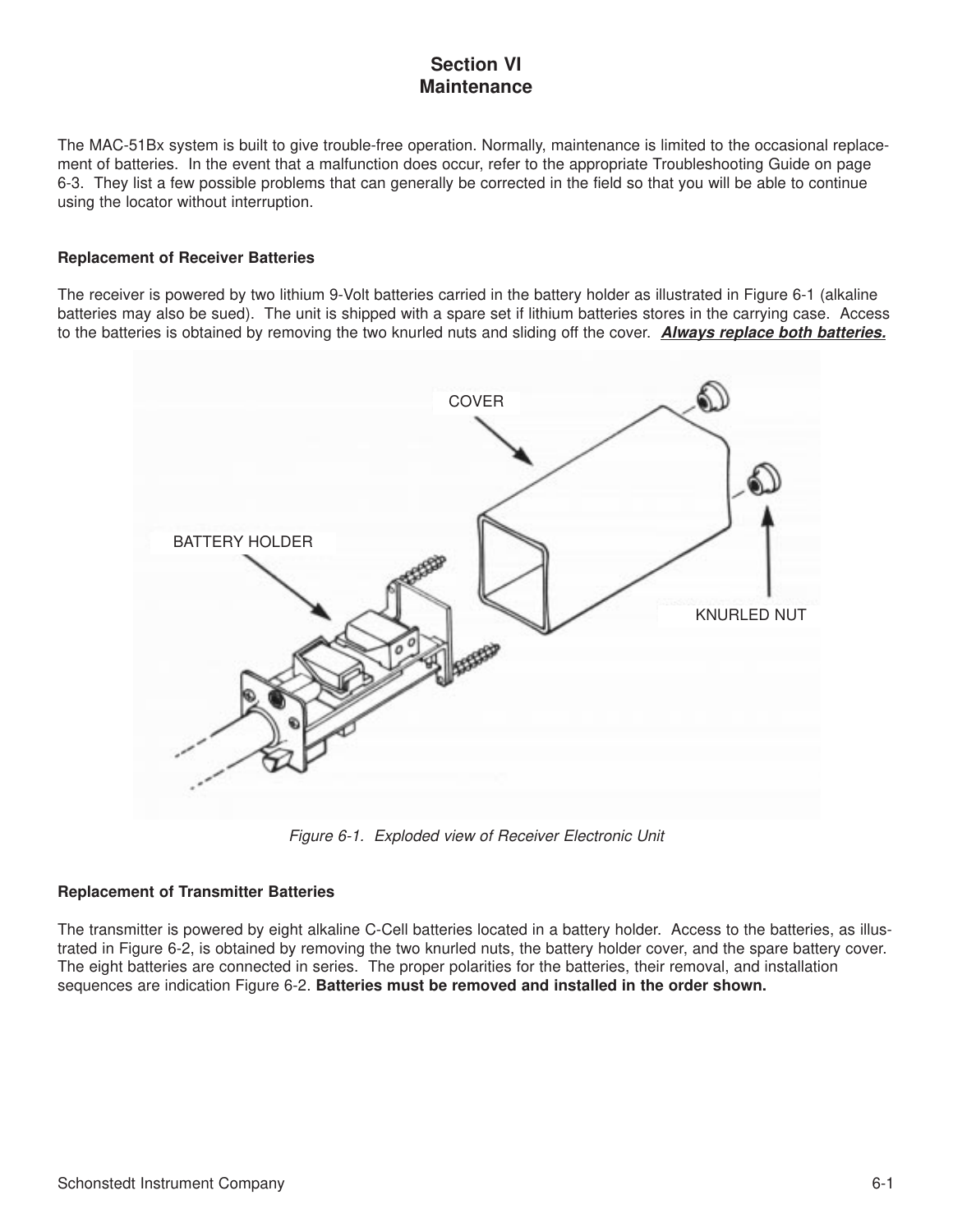

Figure 6-2. Replacement of Transmitter Batteries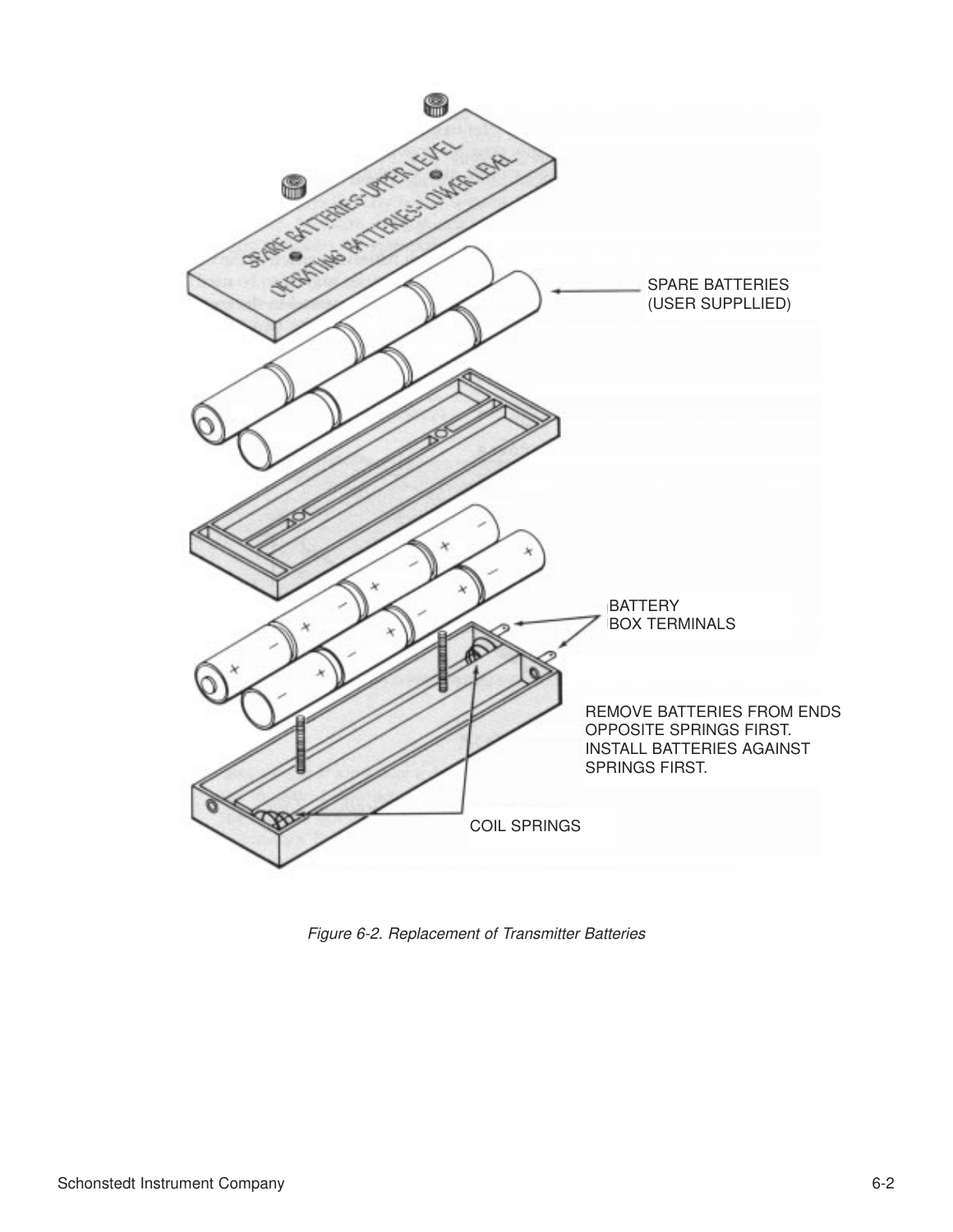## **Receiver Troubleshooting Guide**

| <b>Symptom</b>              | <b>Possible Cause</b>                | <b>How to Check</b>            | <b>How to Fix</b>      |
|-----------------------------|--------------------------------------|--------------------------------|------------------------|
| Dead                        | <b>Dead Batteries</b><br>Replace     |                                |                        |
|                             | Batteries not making<br>contact      | Check for contact<br>corrosion | Clean contacts         |
|                             | <b>Battery leakage</b>               | Do not remove*                 | Return unit to factory |
| Intermittent                | Batteries not making<br>good contact | Check for corrosion            | Clean contacts         |
| Uncontrollable<br>screaming | <b>Weak batteries</b>                | Replace                        |                        |

\* Most battery manufacturers' warranties cover the cost of repair or replacement of any device damaged by their batteries. Removing batteries that leak will void their warranty.

## **Transmitter Troubleshooting Guide**

| <b>Symptom</b>     | <b>Possible Cause</b>                | <b>How to Check</b>            | <b>How to Fix</b>      |
|--------------------|--------------------------------------|--------------------------------|------------------------|
| No Sound           | <b>Dead Batteries</b>                | Replace                        |                        |
|                    | Batteries not making<br>contact      | Check for contact<br>corrosion | Clean contacts         |
|                    | <b>Broken wires</b>                  | <b>Visually inspect</b>        |                        |
|                    | <b>Battery leakage</b>               | Do not remove*                 | Return unit to factory |
| Intermittent sound | Batteries not making<br>good contact | Check for corrosion            | Clean contacts         |

\* Most battery manufacturers' warranties cover the cost of repair or replacement of any device damaged by their batteries. Removing batteries that leak will void their warranty.

### **Service Information**

If the locator need service, please return it to the factory along with the following information: Name, Address, Where Purchased, Date and Description of Trouble(s). A telephone estimate will be provided prior to service work being done. See shipping information on Page 6-6.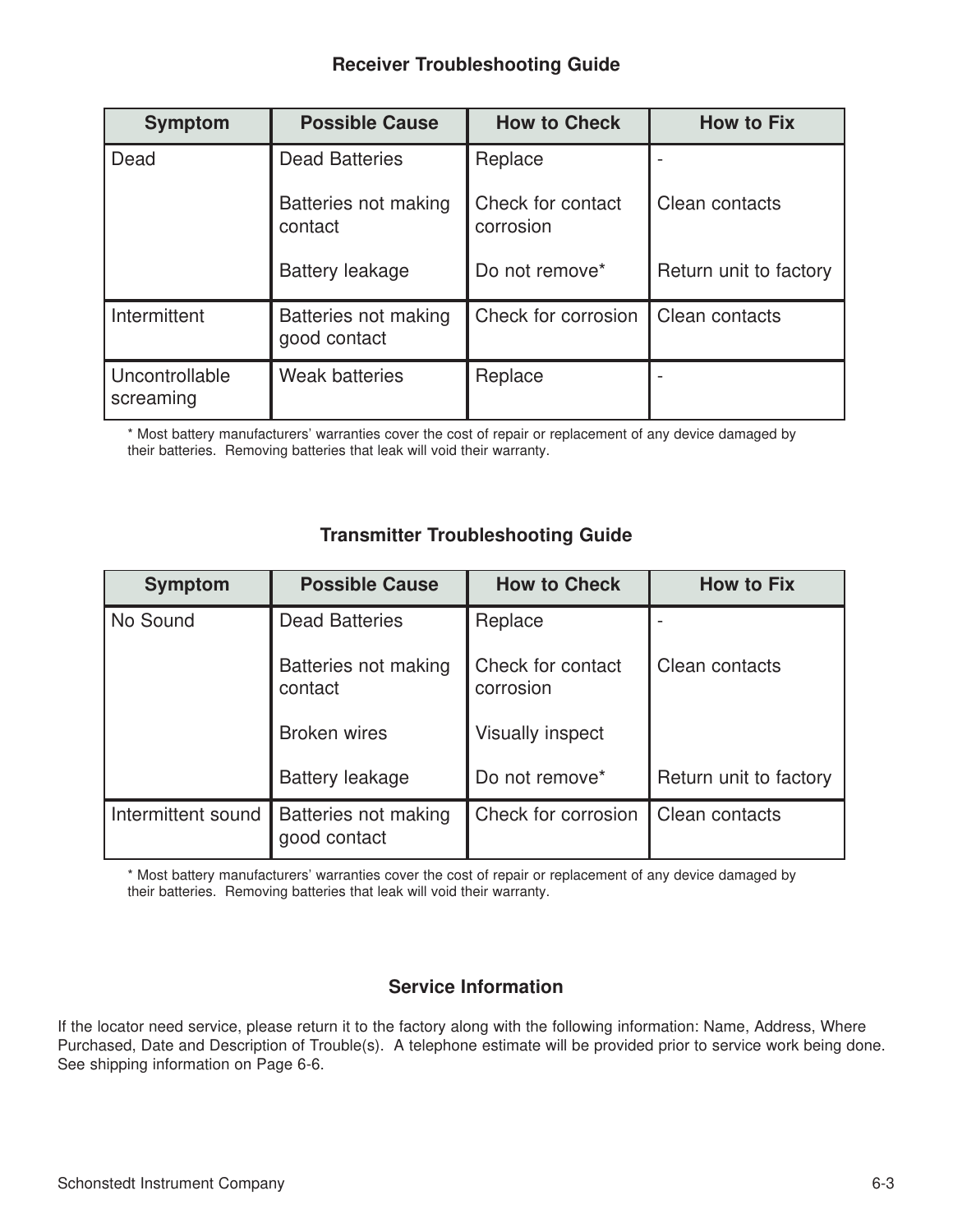|    | 10<br>Q        | ශ          |                           |
|----|----------------|------------|---------------------------|
| 3) | <b>ITEM</b>    | PART NO.   | <b>DESCRIPTION</b>        |
|    | $\mathbf{1}$   | H30006     | <b>HEADSET (OPTIONAL)</b> |
|    | $\overline{c}$ | 208396     | PHONE JACK ASSY.          |
|    | 3              | K20030     | KNOB, ROUND (VOLUME)      |
|    | $\overline{4}$ | K20027     | KNOB, POINTER             |
|    | 5              | SMVIN6C500 | SCREW, MOUNTING (2)       |
|    | 6              | 208442     | <b>GROUND SPRING (2)</b>  |
| ⊕  | $\overline{7}$ | 302301     | SPEAKER MODULE            |
|    | 8              | 208306     | BATTERY HOLDER & BD ASSY. |
|    | 9              | 208369     | <b>COVER WITH LABEL</b>   |
|    | 10             | K20021     | KNURLED KNOB (2)          |
|    | 11             | 207215     | CAP KIT WITH SCREEN       |
|    | 12             | 206006     | <b>SCREEN</b>             |
|    | 13             | 208212     | CRUTCH TIP (BLACK)        |
|    | 14             | 302284     | <b>CHASSIS</b>            |
|    | 15             | 208406     | INTERFACE CABLE ASSY.     |
|    |                |            |                           |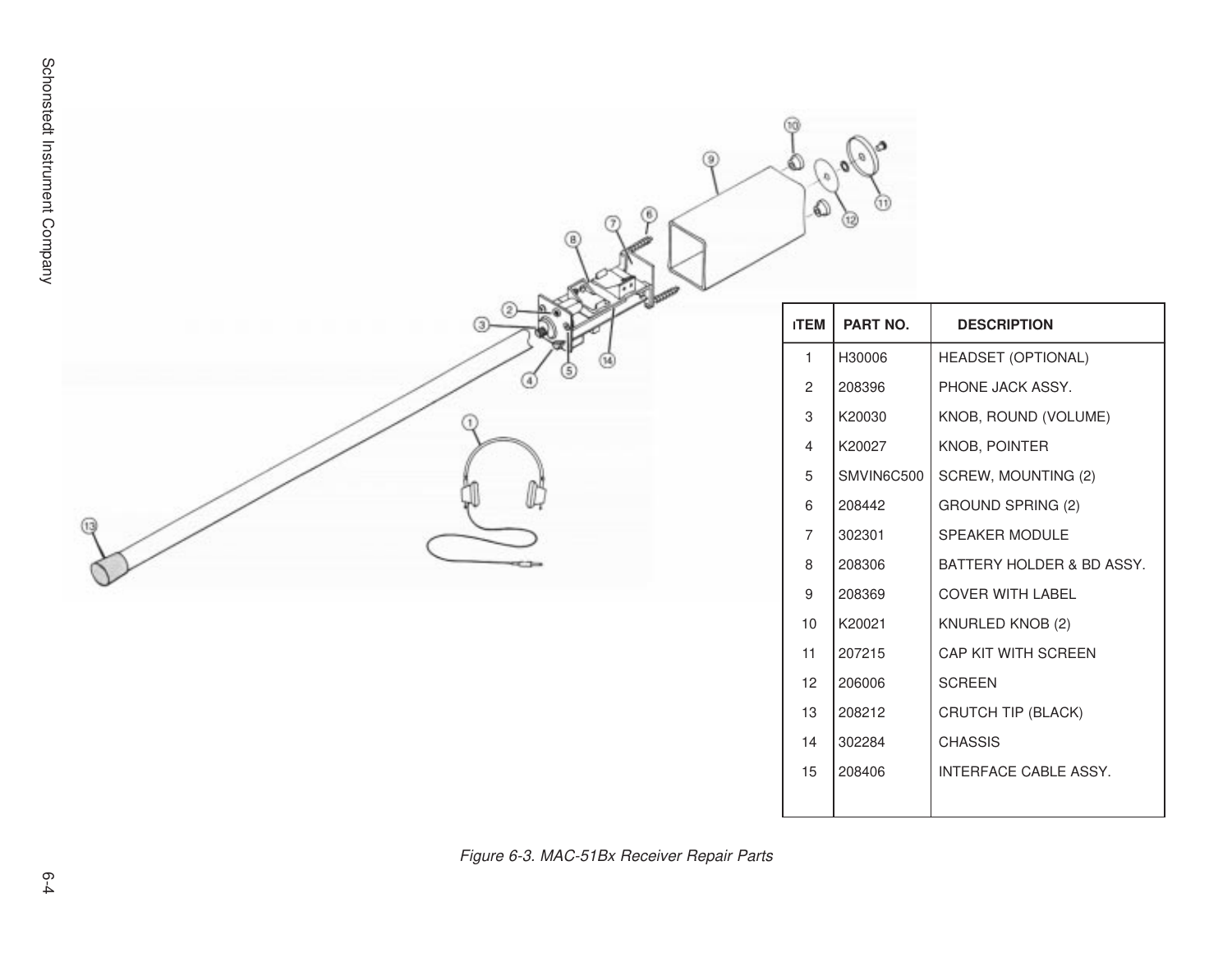

| <b>ITEM</b>    | PART NO. | <b>DESCRIPTION</b>              |
|----------------|----------|---------------------------------|
| 1              | 402320   | <b>INSTRUMENT CARRYING CASE</b> |
| $\overline{2}$ | 302303   | <b>ELECTRONICS BOX</b>          |
| 3              | 208431   | JACK, ACCESSORY                 |
| 4              | 208432   | SWITCH, ON-OFF                  |
| 5              | 301674   | <b>BATTERY HOLDER/COVER</b>     |
| 6              | 205252   | KNURLED NUT (2)                 |
| 7              | B11009   | BATTERY, C TYPE (8)             |
| 8              | 207315   | <b>BATTERY CASE</b>             |
| 9              | 302307   | <b>CONDUCTIVE CLAMP</b>         |
| 10             | 208263   | <b>GROUND STAKE</b>             |
| 11             | 301646   | <b>INDUCTION CLIP*</b>          |
| 12             | $MT-2$   | MINI-TRANSMITTER (MOLE)*        |
| 13             | B11014   | BATTERY, 9V LITHIUM (2 SPARE)   |
| 14             | L55002-1 | LATCH                           |
| 15             | L55002-2 | <b>LATCH KFFPFR</b>             |
|                |          |                                 |